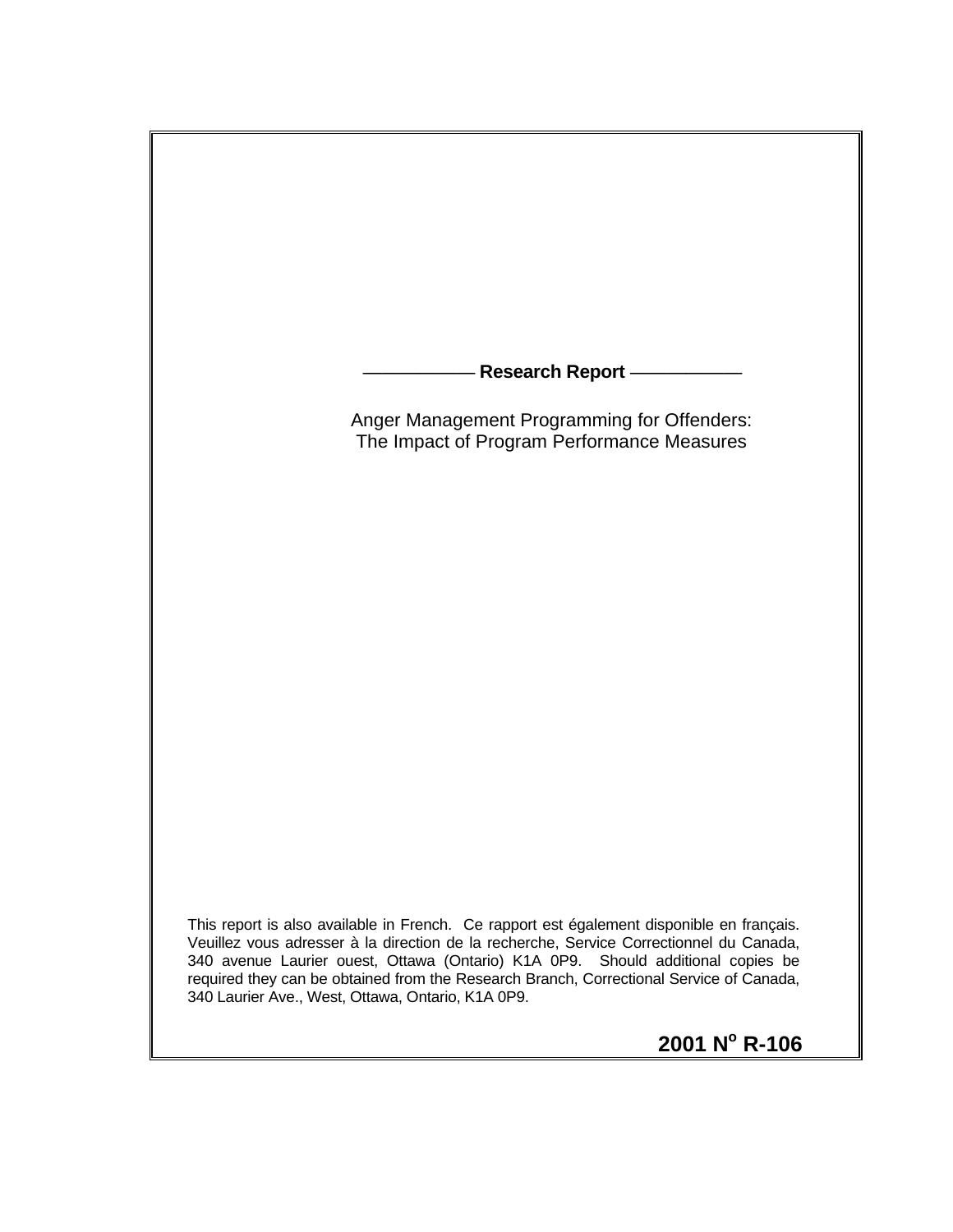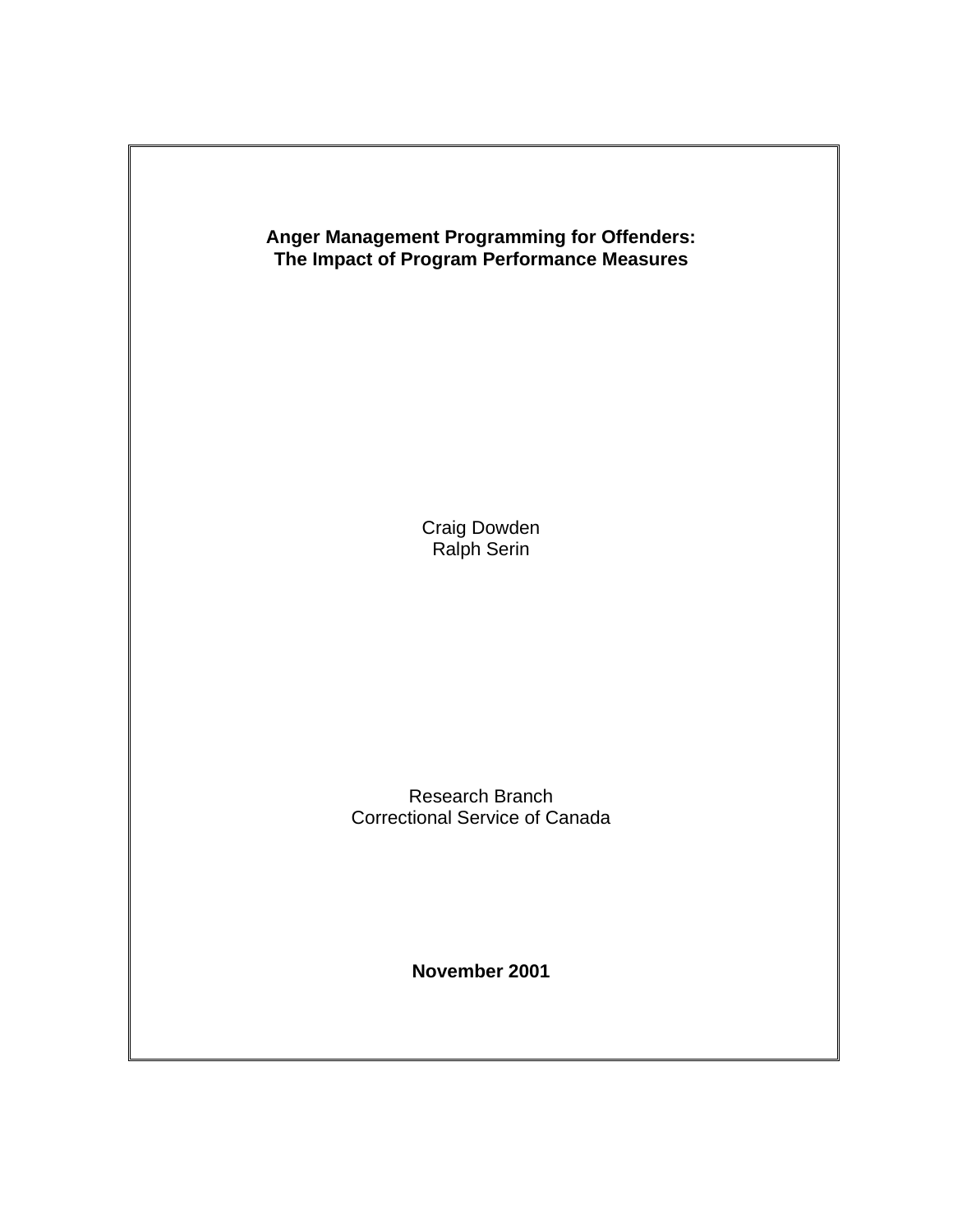#### **Executive Summary**

The present investigation is an extension of a previous controlled outcome evaluation of CSC's Anger and Emotions Management program (Dowden, Blanchette, & Serin, 1999). Although the previous study explored the effectiveness of an institutional anger management program for federal male inmates, dropout and institutional incident data were not available at the time of the final report. The present study includes this additional information to explore three major research questions.

The first issue was the impact of Anger Management programming on the frequency of institutional incidents. More specifically, treatment completers and comparison group subjects were compared to explore whether participation in an Anger Management program was associated with a significant reduction in inappropriate institutional behaviour. Interestingly, there were no significant differences documented between the number of both general and violent institutional incidents recorded for the treatment and comparison groups. However, differences in terms of time cohort may have influenced these findings.

Another area of interest was the recidivism rates for the treatment, comparison and dropout groups. Survival analyses were conducted on the rates of both non-violent (defined as any new conviction for a non-violent offence) and violent recidivism for all three groups. An overall survival analysis revealed that significant differences existed between the non-violent recidivism rates for the dropouts (52%), the untreated (30%) and the treated (10%) group subjects ( $\chi^2$  = 31.55, p<.001). Further exploration of the data demonstrated that the dropout group recidivated at a significantly higher rate than either of the remaining groups (*p*<.05). An identical pattern of results was found when analyses focused on violent recidivism with the dropouts (40%) once again having the highest rate of violent reoffending compared to the untreated (17%) and the treated (5%) groups ( $\chi^2$  = 30.93, *p*<.001).

Finally, the incremental contribution of participation in an Anger Management program to the issue of recidivism prediction was explored through logistic regression analysis. The results revealed that successful completion of an Anger Management program was associated with reduced levels of reoffending once several significant predictors of post-release outcome were statistically controlled. This finding strengthens the conclusion that the observed reductions in recidivism are attributable to participation in the program and not to other important variables such as risk level and program performance history.

An important contribution regarding this research involves the introduction of the program performance variable. This study marks the first attempt to develop a program performance composite variable and statistically control for the program performance histories of offenders when evaluating a program. The variable exhibited a strong association with recidivism reduction  $(r = .32)$  and, more importantly, was the strongest individual predictor of recidivism. Therefore, future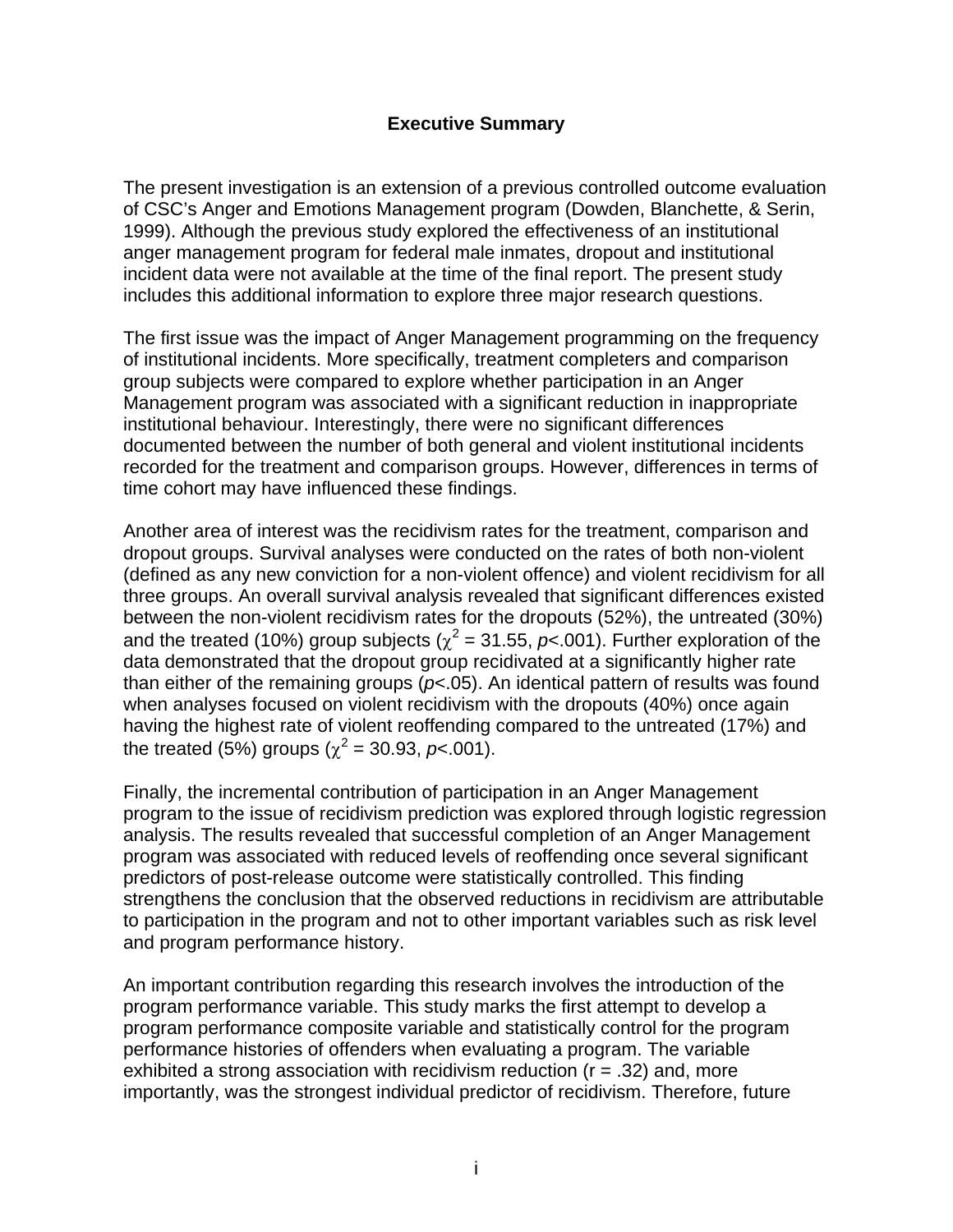research should examine the utility of this construct across separate samples of offenders to determine its generalizability.

Finally, and related to the previous point, despite the strong predictive utility of the program performance variable, the positive impacts of participating in Anger Management programming were maintained even when controls for this variable were introduced.

In conclusion, the results from the present study suggest that issues surrounding program attrition differentially impact the effectiveness of the CSC institutional Anger Management programming. Directions for future research include incorporating waiting list control groups and a systematic appraisal of offender motivation to eliminate confounds. The effectiveness of this program modality to other offender populations (i.e. women) must also be investigated.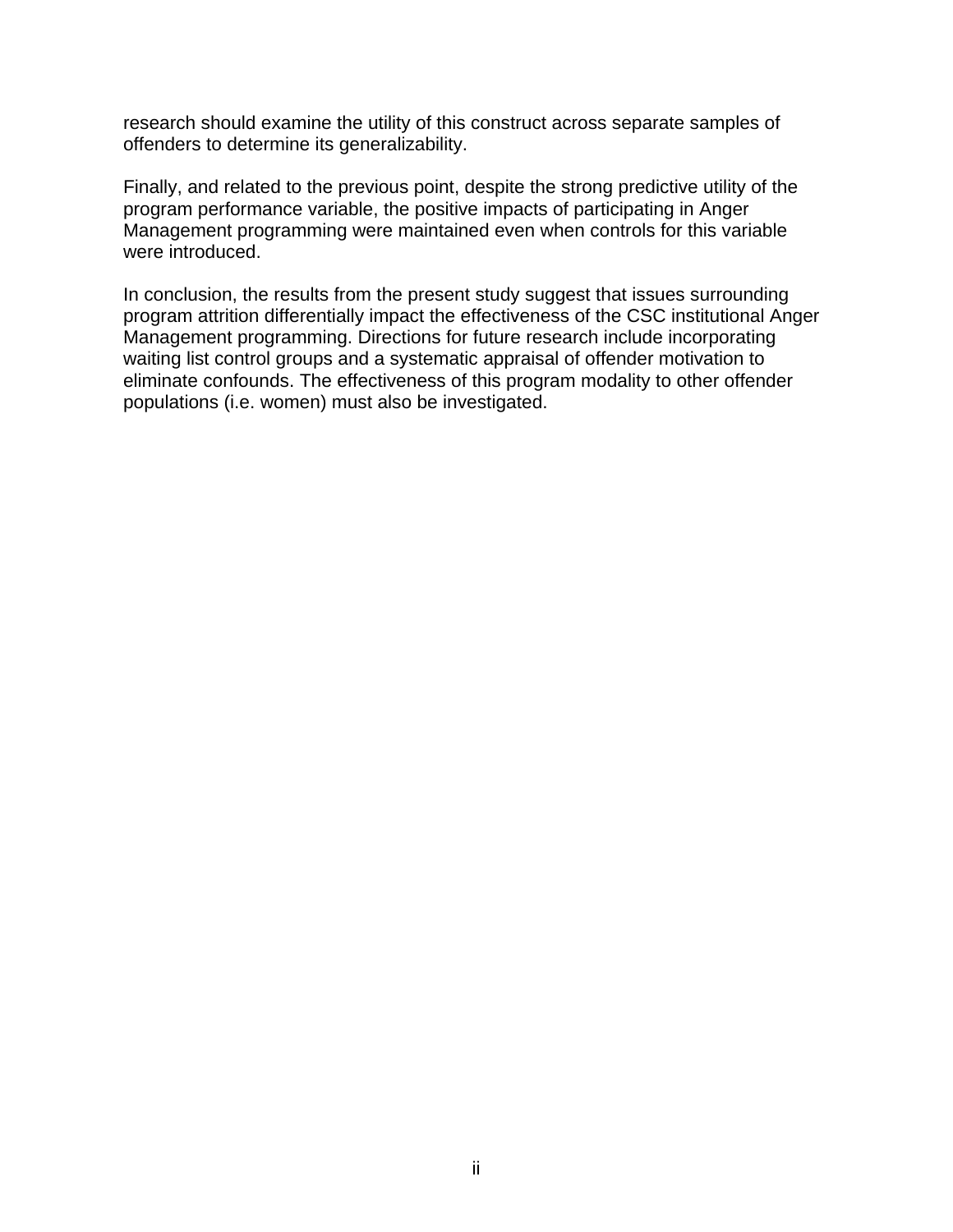| <b>Table of Contents</b> |  |  |
|--------------------------|--|--|
|                          |  |  |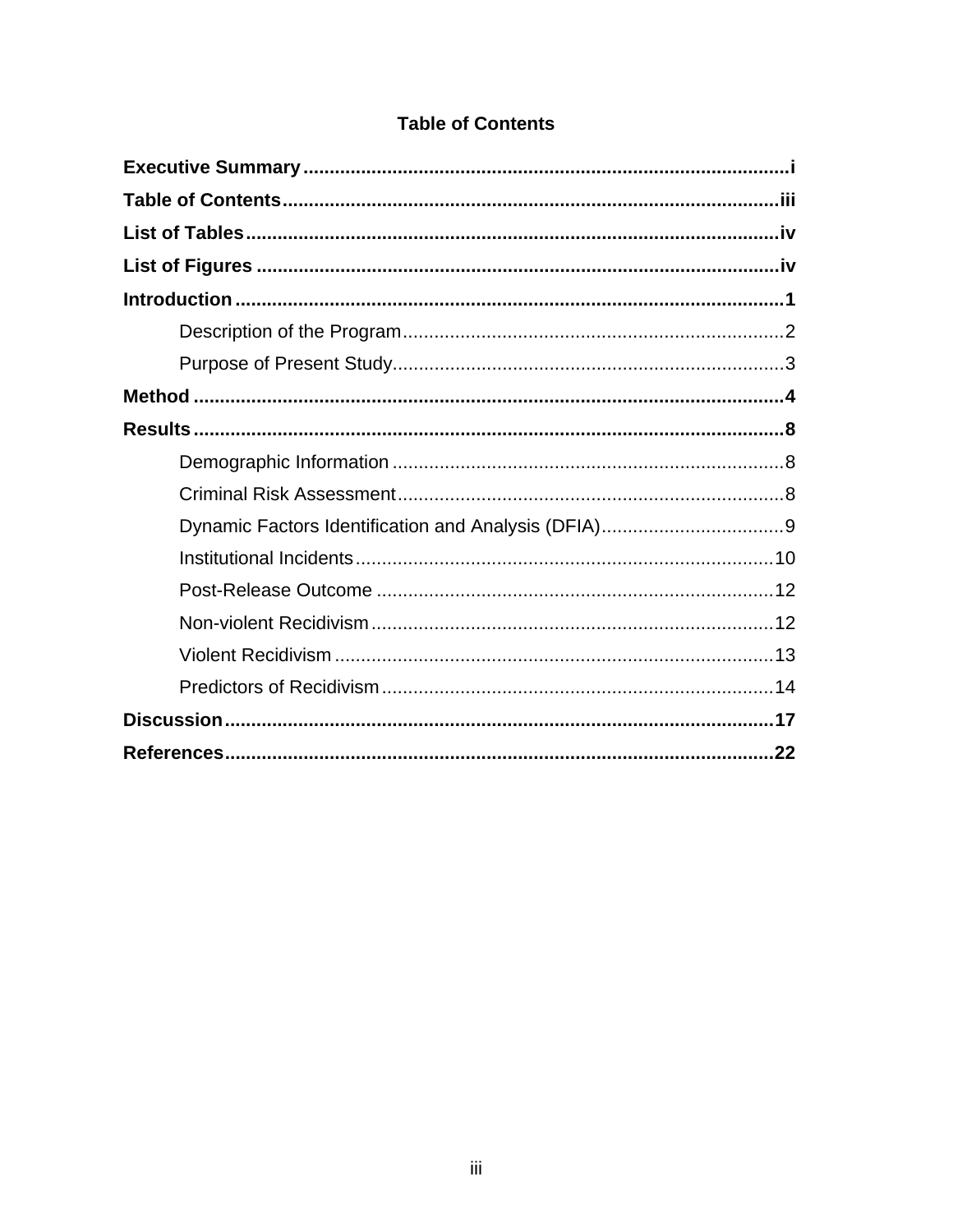## **List of Tables**

| Table 1. Rate of Recidivism and Subsequent Burgess Weight Given to Each |
|-------------------------------------------------------------------------|
| Table 2. Overall Need Ratings for Anger Management and                  |
| Table 3. Zero-order correlations between each predictor and<br>15       |

# **List of Figures**

Management and Matched Comparison Group Samples ...................14

| Figure 1. Comparison of Non-violent Recidivism Survival Rates for the Anger<br>Management and Matched Comparison Group Samples 13 |  |
|-----------------------------------------------------------------------------------------------------------------------------------|--|
| Figure 2. Comparison of Violent Recidivism Survival Rates for the Anger                                                           |  |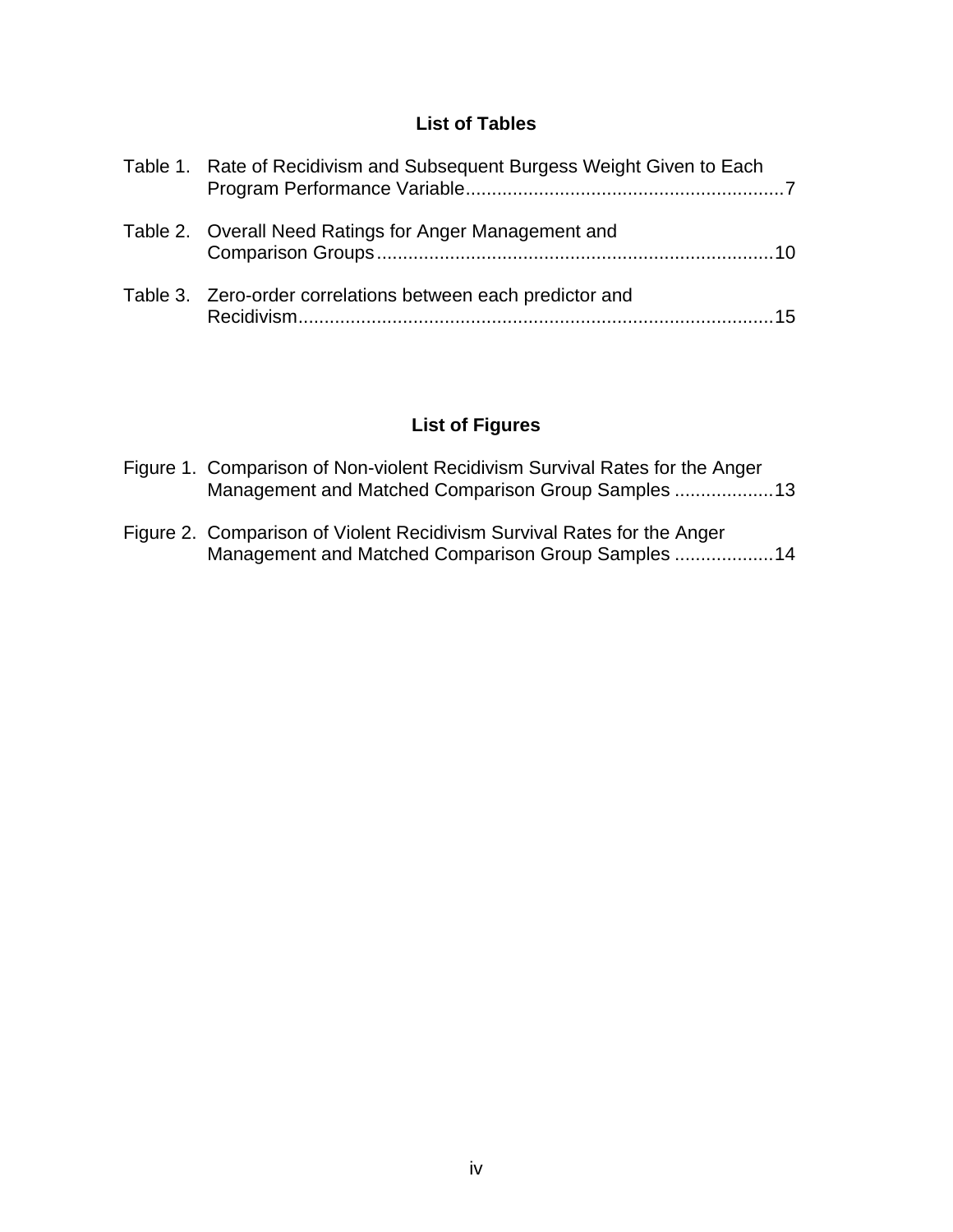#### **Introduction**

The provision of effective correctional programming to offender populations has been a focus of the Correctional Service of Canada (CSC) since the early 1980's. To this end, several different programs have been introduced which incorporate the principles of effective correctional intervention outlined by many proponents of the rehabilitation literature (Andrews & Bonta, 1998; Andrews, Bonta, & Hoge, 1990; McGuire, 1995). One of the most frequently used intervention strategies by CSC to deal with violent offenders has been the Anger and Emotions Management program (Serin & Brown, 1997) which is a component of the Life Skills programs.

Despite the general acceptance of anger control programs to address violence, little treatment outcome research has formally evaluated its impact on recidivism (Hughes, 1993; Hunter, 1993; Serin & Brown, 1997). The few studies that do exist have, for the most part, been encouraging in terms of reductions in levels of both general and violent reoffending (Dowden, Blanchette, & Serin, 1999; Hughes, 1993; Marquis, Bourgon, Armstrong & Pfaff, 1996). A recent study conducted by Dowden et al. (1999) was a large scale controlled outcome evaluation of an Anger Management program and provided the impetus for the present investigation. Accordingly, the results of this earlier study will be discussed briefly.

Dowden et al. (1999) evaluated the effectiveness of CSC's institutional Anger and Emotions Management program for federal male inmates. Within this study, the majority (86%) of the treatment and control group subjects were matched on age, incoming offence and Statistical Information on Recidivism (SIR-R) risk group while the remaining participants were matched on age and incoming offence. The large sample size  $(N = 220)$  also enabled the authors to explore the differential impacts of Anger Management program participation on groups distinguished by risk level (low versus high).

Notably but not unexpectedly, the risk level of the treatment population moderated the effectiveness of the Anger Management program. More specifically, participation in the program yielded significant reductions in both general and violent recidivism for the higher-risk cases, however these reductions in recidivism were not evident for the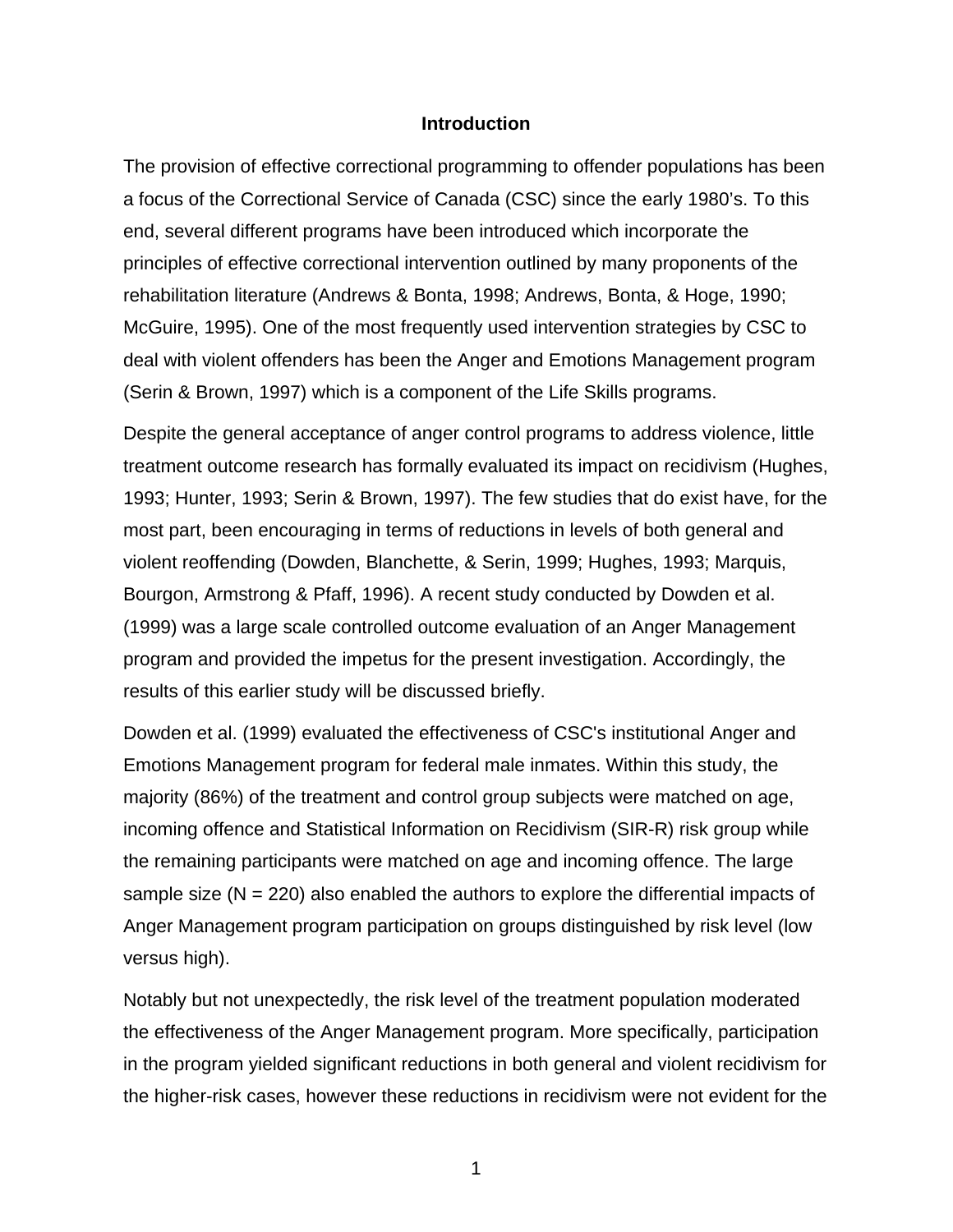lower-risk cases. This finding supported the risk principle of case classification presented by Andrews and his colleagues (Andrews & Bonta, 1998).

Despite these promising results, dropout data were unavailable for inclusion in the initial report. In addition, although the recidivism data provided strong evidence supporting the effectiveness of the Anger Management program, a more immediate outcome measure (i.e., institutional incidents) was not included in the analyses. Institutional incident data may provide an indication of how program participation aided offenders to deal more effectively with their immediate environment. Also, in the long term, it is important to determine whether intermediate gains predict more distal outcomes such as recidivism.

# **Description of the Program[1](#page-7-0)**

The Anger and Other Emotions Management program is a cognitive-behavioral intervention delivered within 25 two-hour sessions. The program targets several criminogenic need areas of offenders such as increased self-management and selfcontrol skills, effective problem-solving, effective communication, identifying high-risk situations (within the context of a Relapse Prevention model) as well as examining and correcting the thinking errors that underlie emotions-based aggression, through prosocial skills training.

Staff members are selected according to the characteristics of effective correctional staff outlined by Andrews and Kiessling (1980). Each staff member has been trained and certified in the training model. Regular supervision and scheduled site audits are also used to maintain program integrity. The facilitators use modeling, role-playing coupled with constructive feedback on skill performance and homework exercises to deliver the program material.

<span id="page-7-0"></span> $\overline{\phantom{a}}$  $1$  A more detailed description of the program is available in the original report.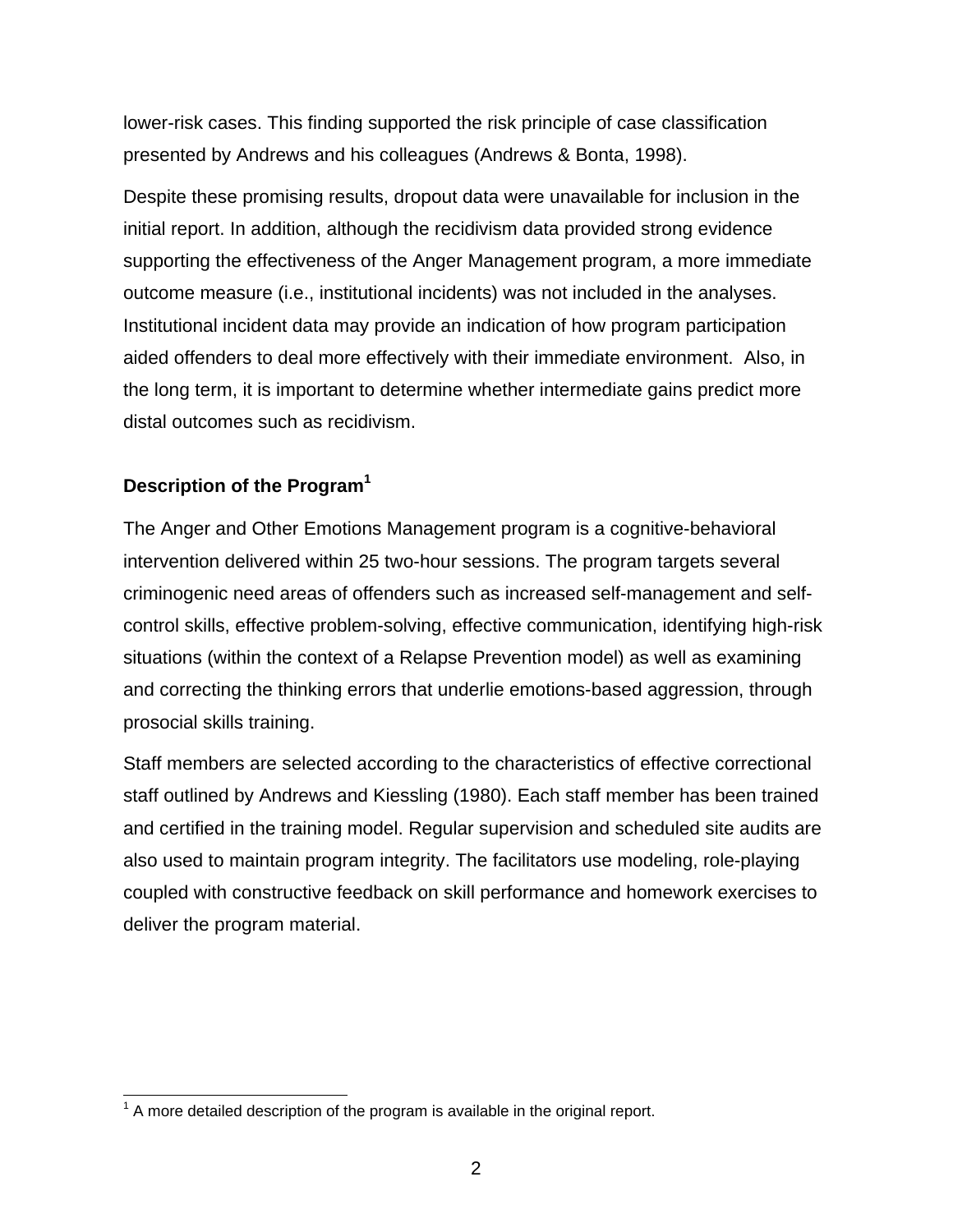# *Purpose of Present Study*

The purpose of the present study was to explore the impact of the Anger Management program on dropouts. In addition, various indices of program performance were examined to examine their potential moderating impact on the effectiveness of the program.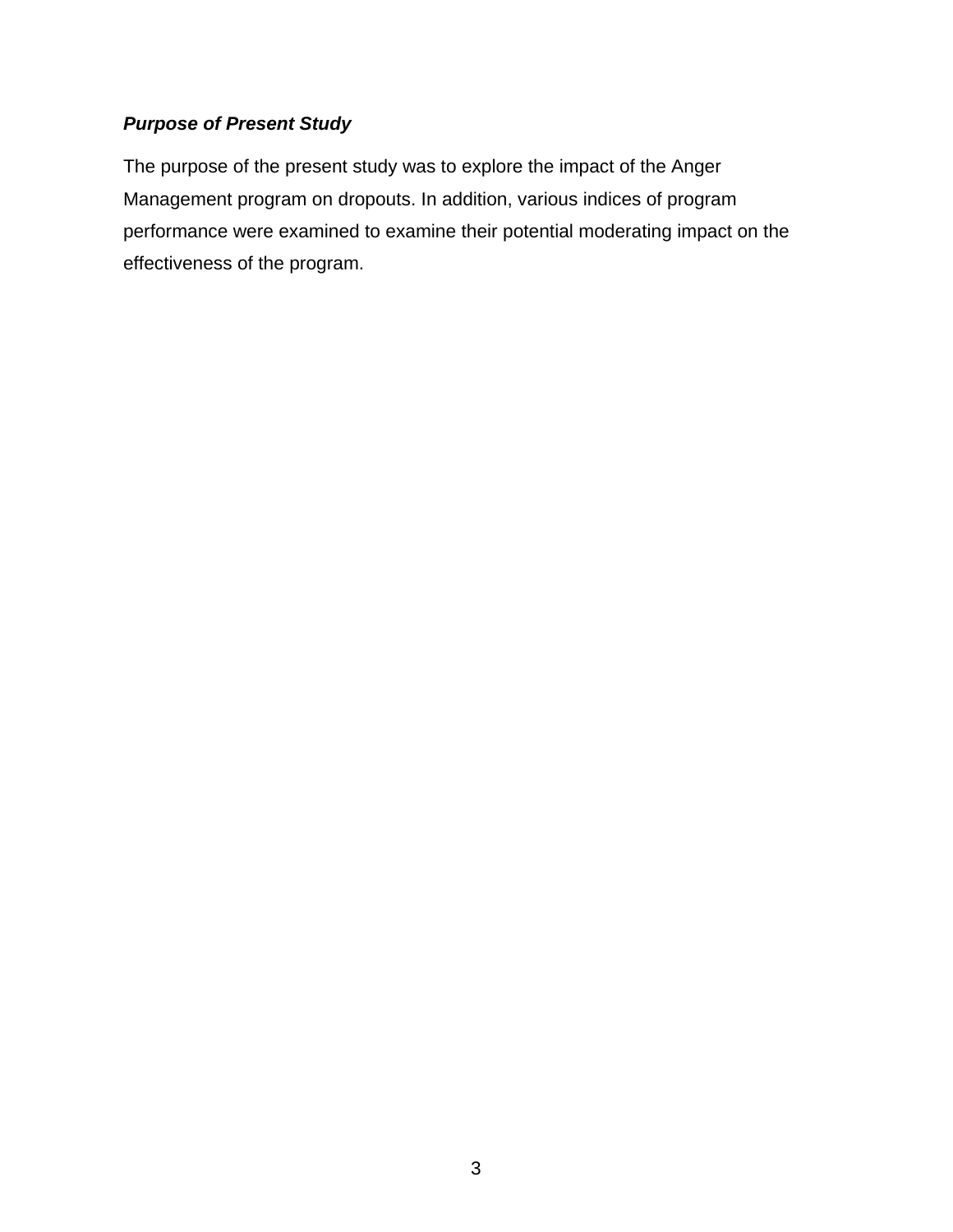#### **Method**

The present investigation compared three separate groups of federal male offenders. These included offenders who had completed an institutional Anger Management program, a matched comparison group of untreated offenders, as well as a group of offenders who dropped out of the program. $^2$  $^2$  Since this study was an extension of the original controlled outcome study conducted by Dowden, Blanchette and Serin (1999), only those analyses that were not included in the original report are presented here. The data used for this study were collected from the Offender Management System (OMS; an automated database) and Canadian Police Information Center (CPIC) records.

The first set of analyses compared the successful treatment completers with the dropouts on several demographic and risk/need variables. These analyses provided important information regarding the comparability of the two groups that could influence the institutional incident or recidivism analyses. In addition, an investigation of these variables may also highlight offender characteristics that are predictive of treatment completion. This information could ultimately be used to identify suitable program participants.

Institutional incident data were also explored within this study. An institutional incident was defined as any act by an offender that resulted in a disciplinary hearing. Various behaviours were classified as institutional incidents such as possession of contraband, possession of a weapon, assault, disruptive behaviour etc. Several analyses explored between-group differences in the occurrence of both general and violent institutional incidents. This provided an opportunity to explore the impact of Anger Management participation on immediate institutional behavior.

All three groups were compared regarding: non-violent and violent recidivism. Finally, logistic regression analysis was employed to examine the relative contribution of both client and treatment variables in the prediction of recidivism. To eliminate risk as a source of potential bias, all significant predictors of recidivism were introduced

<span id="page-9-0"></span> 2 This is a cohort across several years and the numbers do not represent the actual drop-out rate for AEMP which is 17% (Stewart, personal communication).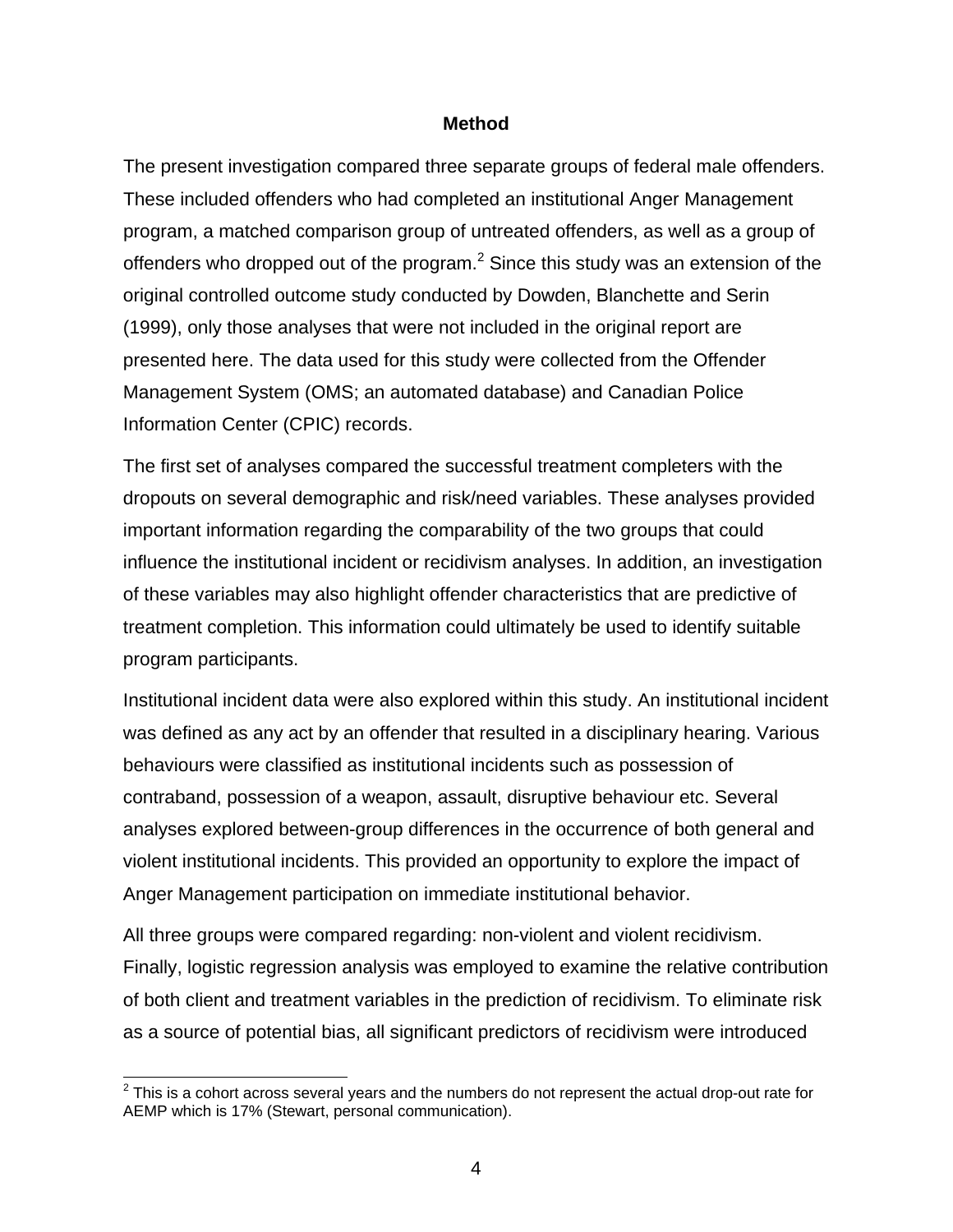into a logistic regression analysis. A conservative approach was taken whereby all of the significant predictors of recidivism were entered first to maximize their contribution to explained variance. Anger Management participation was entered on the last block to examine whether a significant reduction in recidivism was maintained within the treatment group once statistical controls were introduced for other potential moderators of post-release outcome.

To identify which variables would be subjected to the logistic regression analyses, several potential predictors of recidivism were selected from the available data. As mentioned previously, only those predictors that were significantly associated with recidivism were allowed to enter the logistic regression.

A program performance variable was also created using procedures originally introduced by Burgess (1928) and later adopted by Nuffield (1982). Five different program performance measures were included in the final formulation of this variable. These included participation in any core programs, participation in any institutional programs (Individual Counseling), participation in any support programs (e.g. Private Family Visits), any successful program completion and any unsuccessful program completion.

Core programs included Living Skills, Substance Abuse, Sex Offender Treatment, and Family Violence and programs that addressed Academic skill deficits. Support programs included activities such as Alcoholics Anonymous and visitation programs, whereas institutional programs were coded as any program type that did not fit within any of the previous two categories.

The final contributor to the composite program performance variable considers whether the offender successfully or unsuccessfully completed his previous program requirements. A successful program completion was defined as completing the program as well as adequately fulfilling all of the program skill requirements as judged by the program facilitator. It should be noted that the offender only needed to successfully or unsuccessfully complete one program to be coded in these respective categories.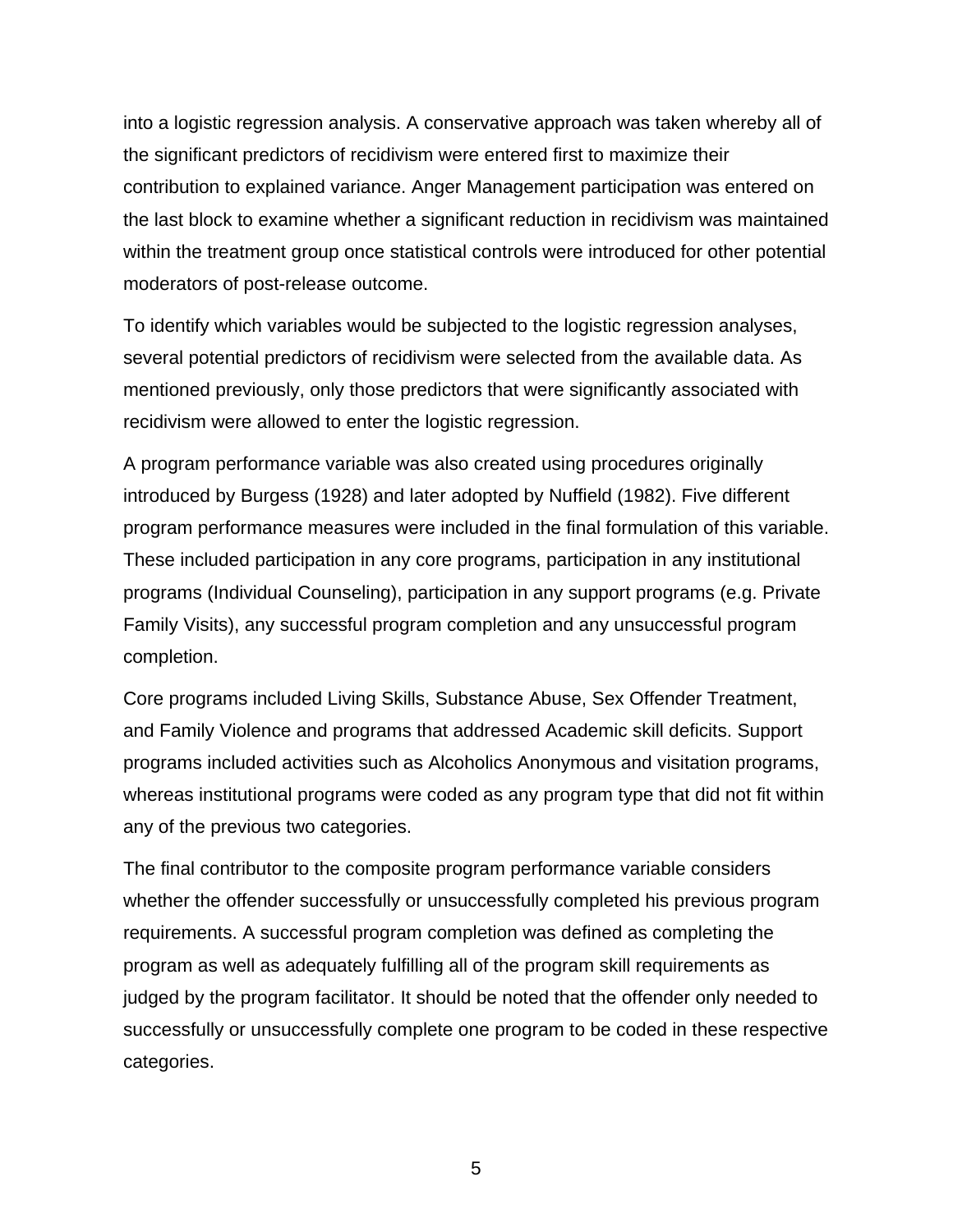The first stage in developing the composite program performance score involved determining the base rate of recidivism for the entire sample (24.1%). Next, the recidivism rate for each level of each contributing program participation variable was calculated and subtracted from the base rate for the entire sample. For every 5% difference in recidivism, a score of +1 or -1 was assigned to this level, depending on the direction of the difference. For example, if the difference was plus or minus ten percent, a score of plus or minus 2 was given. In addition, a predictor level was scored as zero if that level had a rate of recidivism that was within 5% of the base rate.

An example may more clearly illustrate the above statistical procedures. The rate of recidivism for offenders who did not participate in any core program during their period of incarceration was 46.7%, which translates into a 22.6% (46.7 – 24.1) difference in recidivism. Using the 5% standard introduced previously, offenders who did not participate in a core program would be given a score of +4. A "+" sign was used because offenders in this group were more likely to recidivate than the study sample (as reflected by the base rate). Clearly, one of the problems of the Burgess method concerns potential shrinkage in cross-validating samples. The rates of recidivism for each level of the predictor variables and their subsequent Burgess weights are presented in Table 1.

After these weights had been calculated, a composite program performance score was determined based on the simple summation of the weights for each of the four variables. A categorical three-level program performance variable was derived from these scores with specific attention paid to identifying approximately equal partitions of the data that were also conceptually meaningful. These categories were ranked in order from poor (+4 to +12) to excellent (-6 to -4) past program performance.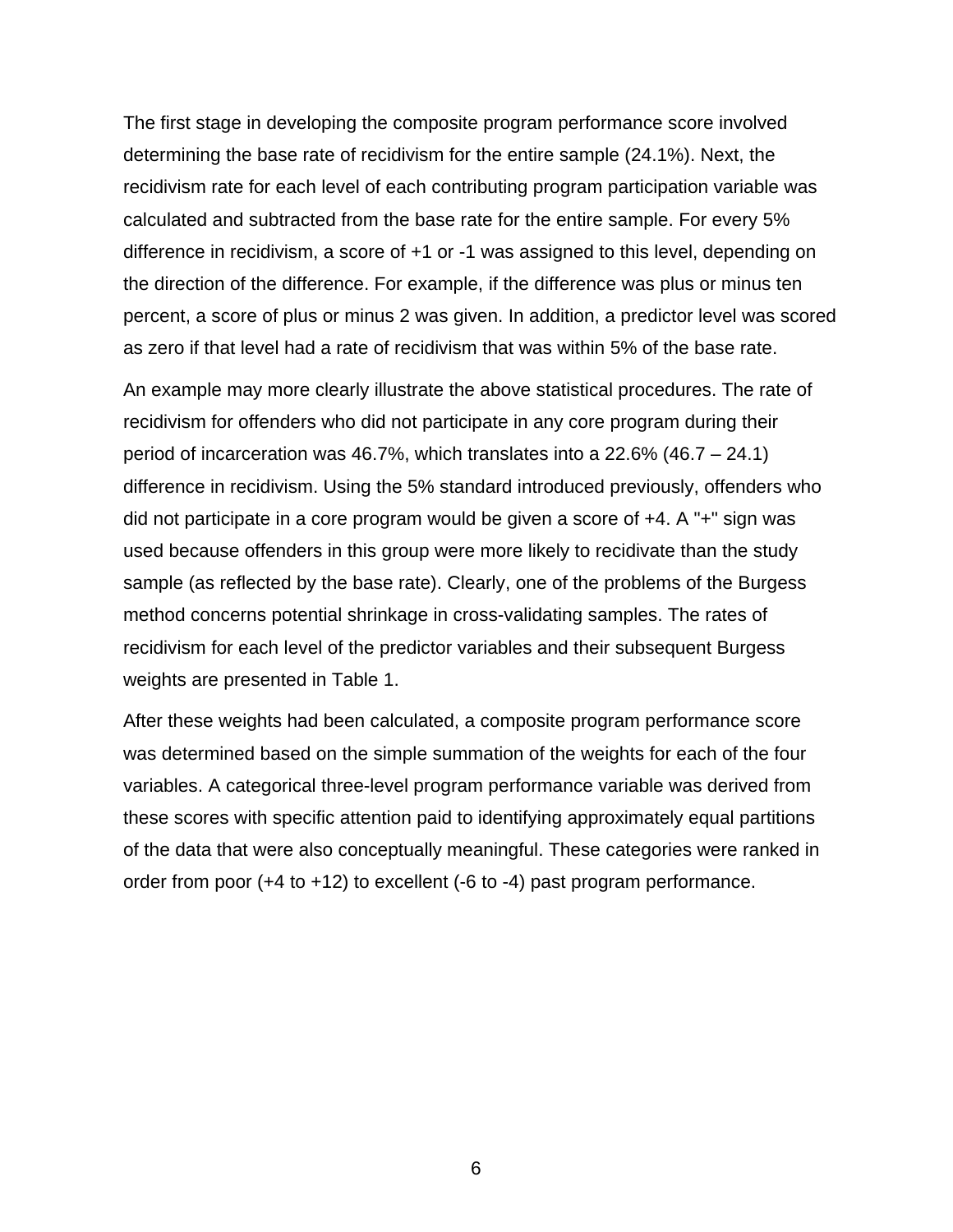| <b>Variable</b>           | <b>Rate of Recidivism</b> | Burgess score (n) |
|---------------------------|---------------------------|-------------------|
| Base rate                 | 24.1%                     |                   |
| Core program (0)          | 46.7%                     | $+4(62)$          |
| Core program (1)          | 15.8%                     | $-1(158)$         |
| Institutional program (0) | 44.4%                     | $+4(64)$          |
| Institutional program (1) | 16%                       | $-1(156)$         |
| Support program (0)       | 26.7%                     | 0(180)            |
| Support program (1)       | 12.5%                     | $-2(40)$          |
| Successful program (0)    | 48.3%                     | $+4(58)$          |
| Successful program (1)    | 15.4%                     | $-1(162)$         |
| Unsuccessful program (0)  | 29.8%                     | $+1(124)$         |
| Unsuccessful program (1)  | 16.7%                     | $-1(96)$          |

### **Table 1. Rate of recidivism and subsequent Burgess weight given to each program performance variable**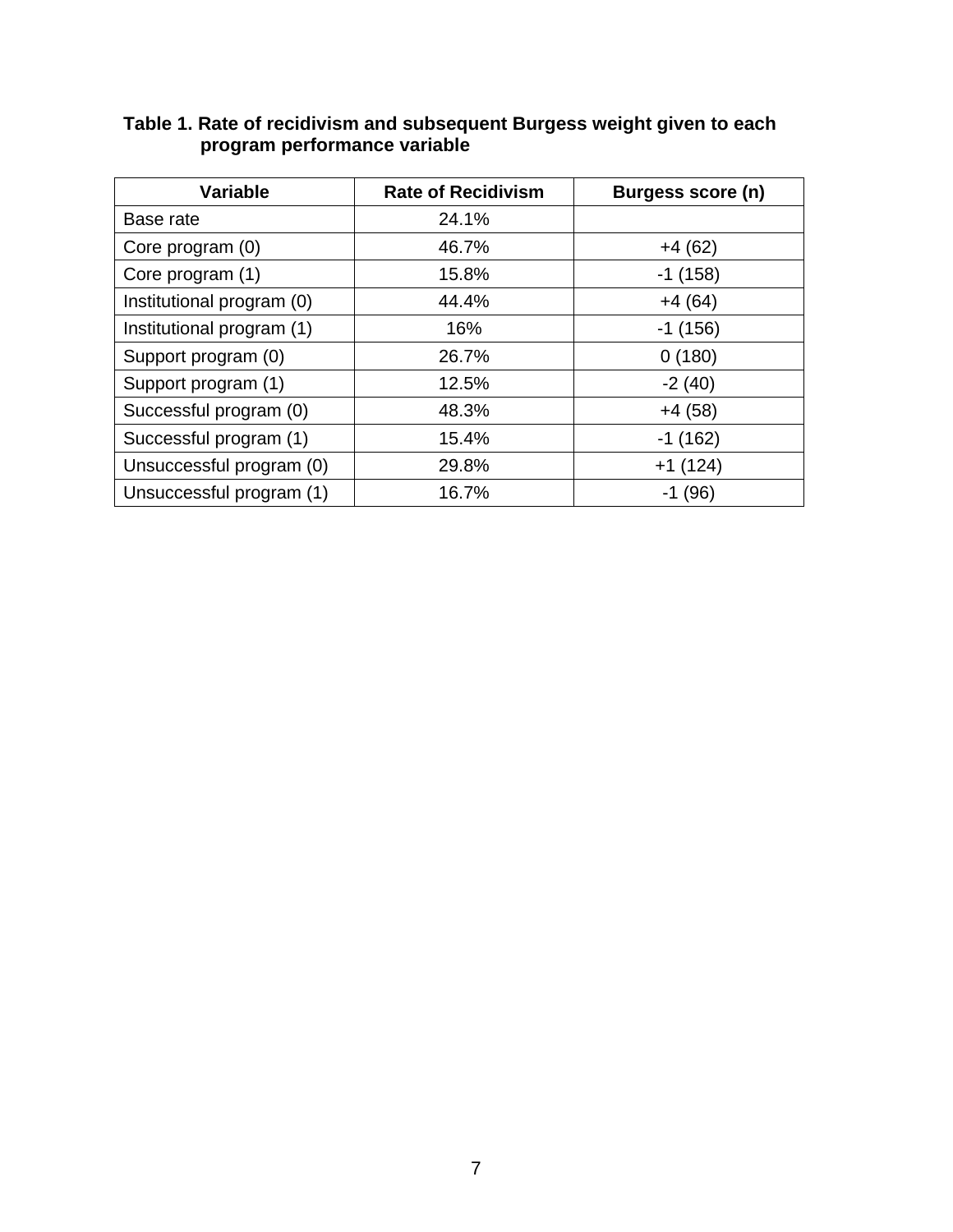### **Results**

### **Demographic Information**

Between-group comparisons were conducted on several different demographic characteristics. Analyses revealed that members of the dropout group (*M* = 32.4 years,  $SD = 8.44$ ) were significantly younger than the treatment group completers  $(M = 35.6$  years, SD = 8.61),  $t(296) = 2.72$ ,  $p<0.01$ . Dropouts also had a significantly higher proportion of racial minority offenders (42%) than the treatment group (16%),  $\chi^2$  = 15.54, *p*<.001.

### **Criminal Risk Assessment**

The Criminal Risk Assessment component of the OIA database provided detailed information pertaining to the criminal history record of each offender. More specifically, details of past and current criminal offences were extracted from this database for between-group comparisons. In addition, the overall risk level (low, medium, or high) assigned to each offender at intake was also analysed for potential between-group differences.

Overall risk ratings were available for 92 of the Anger Management participants and 76 of the dropout subjects. Chi-square analyses demonstrated that the distribution of risk level categorizations was significantly different between the dropouts and treatment completers ( $\chi^2$  = 10.72,  $p$ <.01). Importantly, although the dropout group had more moderate risk cases (66% versus 41%), the treatment group had a higher proportion of high-risk cases (50% versus 32%).

Analyses were also conducted on selected criminal history risk factors/variables. More specifically, between-group differences in youth and adult court history were examined. Interestingly, there were no significant between-group differences found on any of the adult- or youth-court variables.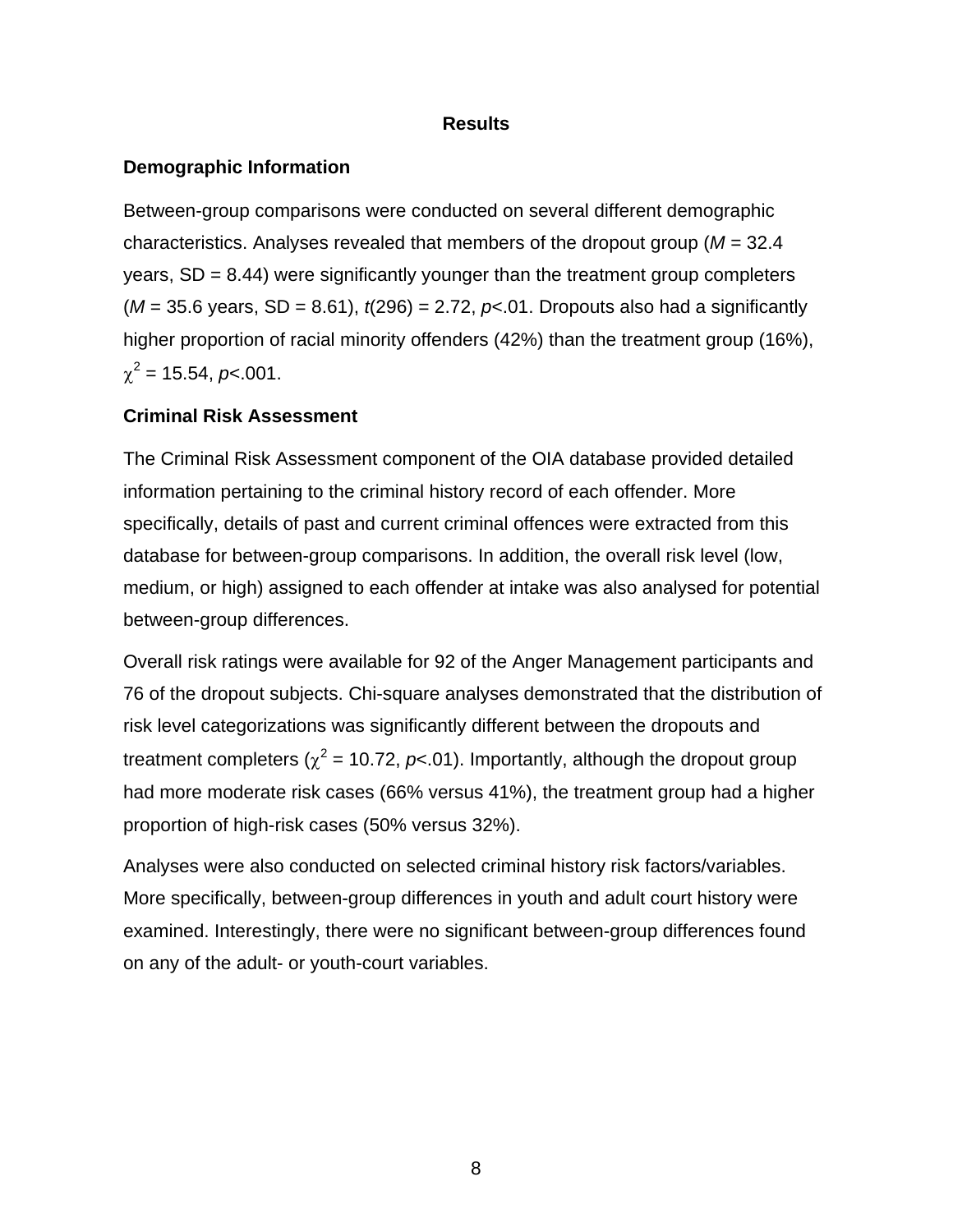### **Dynamic Factors Identification and Analysis**

Using the Dynamic Factors Identification and Analysis (DFIA) component of the OIA process, the treatment group completers were also compared to the dropouts on between-group differences in terms of criminogenic needs. These need areas are grouped into seven domains, with each domain consisting of multiple individual indicators. These domains include associates/social interaction (11 indicators), attitude (24 indicators), community functioning (21 indicators), employment (35 indicators), marital/family (31 indicators), personal/emotional (46 indicators) and substance abuse (29 indicators).

Offender needs are rated on a four-point continuum with the scores ranging from "asset to community adjustment"<sup>[3](#page-14-0)</sup> to "significant need for improvement." Ratings for each of these variables are provided by the case management officers after careful consideration of several sources of information such as the DFIA indicators, psychological evaluations, reports from staff and any other sources of pertinent information. DFIA data were available for 92 Anger Management participants and 76 of the dropout subjects.

The scores on each of these domains were dichotomized to ease interpretation. More specifically, ratings of "asset to community adjustment" and "no need for improvement" were not considered to represent a problem area whereas ratings of "some need for improvement" and "significant need for improvement" were considered to represent a problem area for the offender. The percentages of Anger Management and comparison group offenders who had an identifiable problem in any of the seven domains are presented on next page.

<span id="page-14-0"></span> 3 This rating is not applicable to substance abuse domain and personal/emotional domain.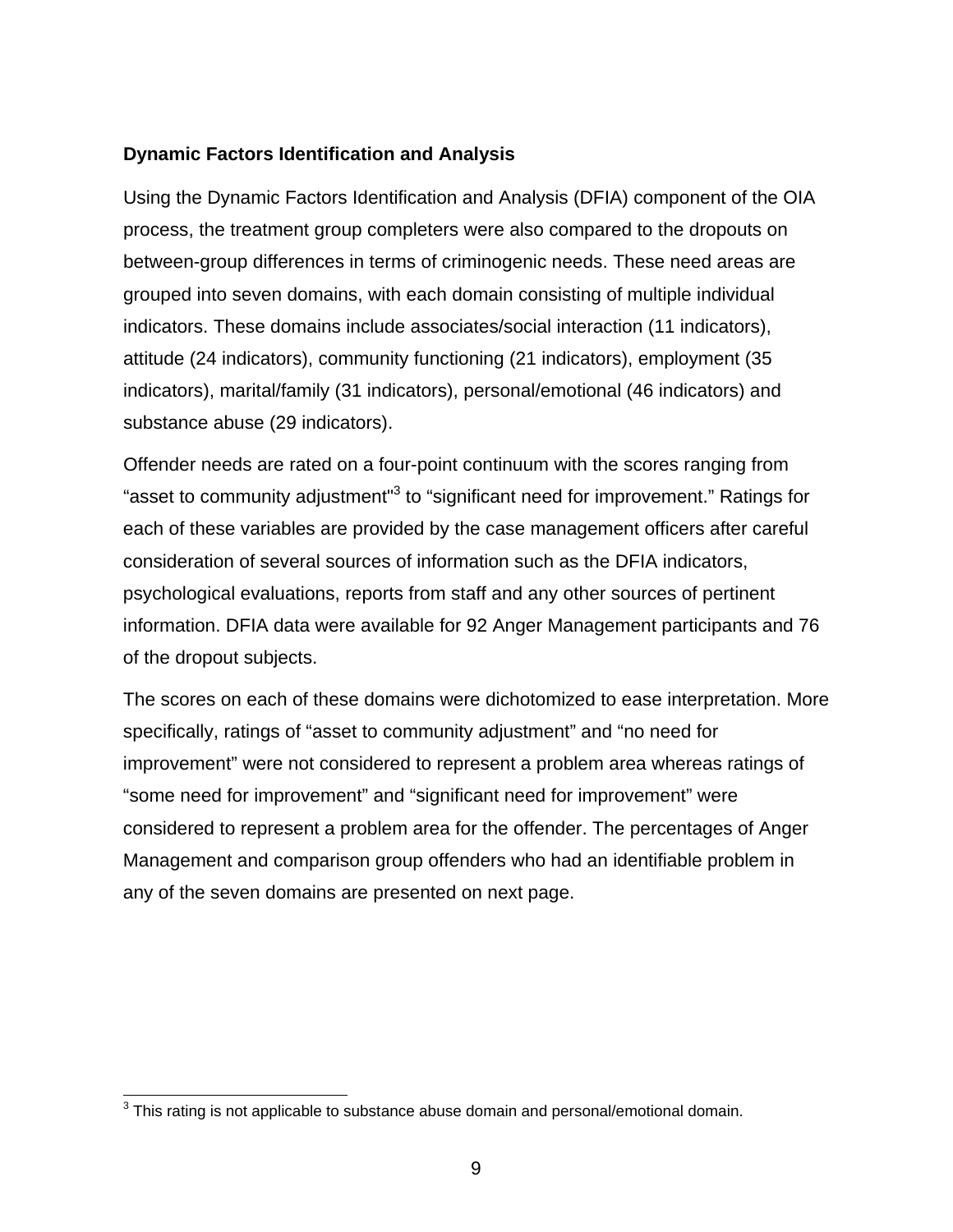| <b>Type of Need</b>          | <b>Treatment Completers</b><br>$(N = 92)$ | <b>Dropout Group</b><br>$(N = 71)$ |
|------------------------------|-------------------------------------------|------------------------------------|
| <b>Associates</b>            | 76.1 %                                    | 80.3%                              |
| <b>Attitudes</b>             | 62.0%                                     | 60.6%                              |
| <b>Community Functioning</b> | 54.4 %                                    | 69.0%                              |
| <b>Employment</b>            | 77.2 %                                    | 87.3%                              |
| <b>Marital/Family</b>        | 70.7 %                                    | 73.2 %                             |
| <b>Personal/Emotional</b>    | 94.6 %                                    | 94.4 %                             |
| <b>Substance Abuse</b>       | 85.9 %                                    | 84.5 %                             |

**Table 2. Overall Need Ratings for Anger Management and Comparison Groups**

Table 2 clearly indicates that these groups of offenders show difficulties in a large number of need areas. The dropout group had a higher proportion of offenders who experienced problems in each need domain (with the exception of attitudes), yet when compared to the treatment completers, none of these differences yielded a significant between-group difference. These results suggest that both groups of offenders are comparable in terms of criminogenic need.

### **Institutional Incidents**

Although post-release outcome has been routinely used to evaluate the effectiveness of correctional treatment programs, an equally important consideration is their impact on institutional behaviour. Reductions in recidivism are an important correctional goal, however, increased manageability of offenders has clear advantages to institutional staff.

Before any analyses could be conducted on the institutional incident data, preliminary analyses had to be conducted to equate the two groups on their time-at-risk before release for engaging in an incident. This time frame was easily determined for the treatment group as the offenders' files were searched for incidents between the completion date of the Anger Management program and their subsequent release date. However, to calculate the number of institutional incidents committed by the comparison group in a comparable amount of time, an equivalent time-before-release variable had to be constructed. The mean number of days between the end date of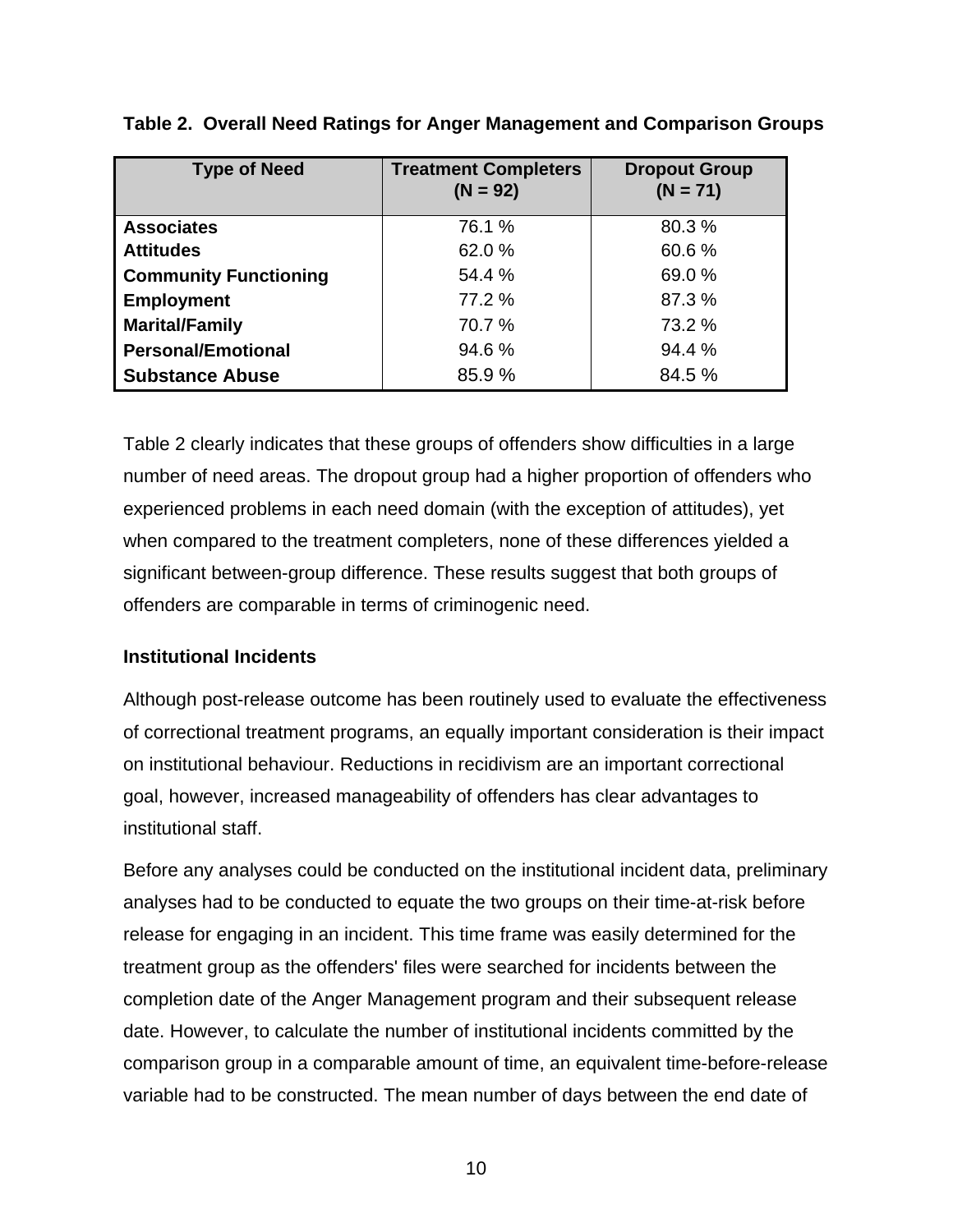the treatment program and release was calculated for the treatment group. This mean time before release was then used as the time frame to search for institutional incidents for the dropout group before release. This ensured that both groups had an identical mean time-at-risk before release. However, this manipulation of the data was not without compromise as both groups came from different time cohorts.

Both groups of offenders had an approximately equal number of offenders involved in an institutional incident during the time-at-risk period. However, a higher percentage of treatment completers (56%) were involved in an incident than the comparison group (48%). Analyses also revealed that the Anger Management  $(M = 0.70; SD = 1.72)$  and comparison group offenders  $(M = .51; SD = 1.28)$ engaged in an equal number of incidents during their time-before-release period. In addition, no significant difference was found between the frequency of pre- and postprogram institutional incidents for the Anger Management participants.

It was hypothesized that completion of the Anger Management program would reduce the frequency of violent institutional incidents committed by the offenders. The data failed to reveal a significant between-group difference and, in fact, the treatment group had a higher (but not significant) proportion of offenders (10%) who committed a violent incident post-treatment in comparison to the comparison group (5%). The low base rate of institutional incidents is certainly worthy of note.

The final set of analyses explored the mean time-to-failure (i.e. institutional incident) for each group. Once again statistical analyses failed to reveal a significant betweengroup difference. However, in this case, the mean amount of time before an incident for the treatment group ( $M = 140.2$  days,  $SD = 150.04$ ) was longer than for the comparison group ( $M = 124.6$  days,  $SD = 97.97$ ).

These findings suggest that participation in the Anger Management program did not decrease the frequency of institutional incidents incurred by the treatment group but may have delayed involvement. That these groups came from separate time cohorts, however, compromises the generalizability of these results. OMS was only implemented nation-wide in 1994 and thus tracking of institutional incident data was less reliable before that time.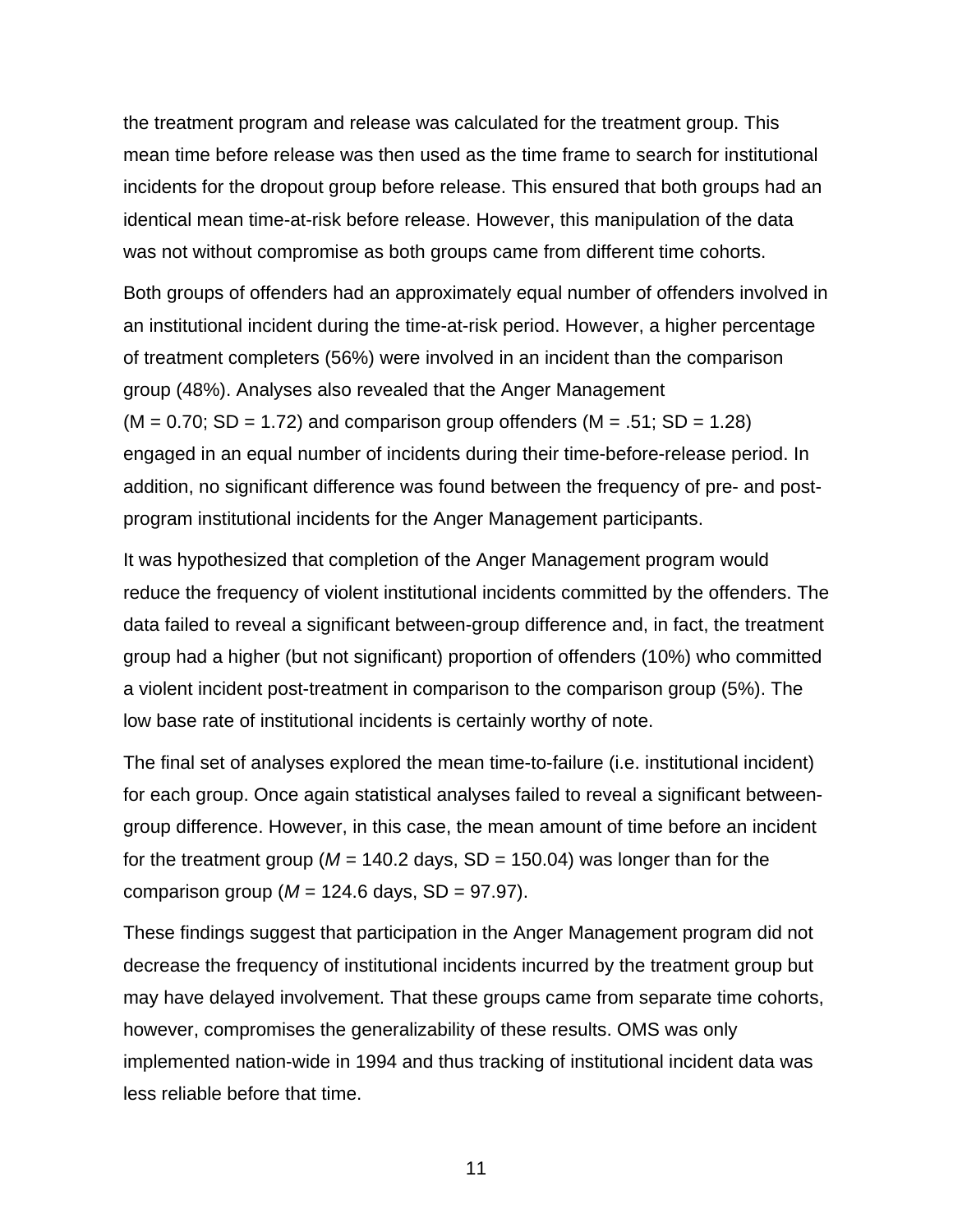#### **Post-Release Outcome**

Although the between-group institutional incident comparisons provided additional data regarding the Anger Management program, the primary focus of the present investigation was to examine the effectiveness of participation in an Anger Management program on recidivism.

#### **Non-violent Recidivism**

For the present investigation, non-violent recidivism was defined as a conviction for a new non-violent offence. A survival analysis was employed to equate all three groups on time-at-risk.

Preliminary analysis of the data revealed that within a three-year follow-up period, the recidivism rates for the dropout, comparison and treatment group subjects were 52%, 30% and 10% respectively. Not surprisingly, a survival analysis revealed that the three survival curves were significantly different ( $\chi^2$  = 31.55, *p*<.001). Follow-up survival analyses also demonstrated that the dropout group recidivated at a significantly higher rate than either the treatment ( $\chi^2$  = 32.45,  $p$ <.001) or comparison group ( $\chi^2$  = 14.88,  $p$ <.001) subjects. Finally, the recidivism rate for the treatment group was significantly lower than that reported for the comparison group ( $\chi^2$  = 5.32, *p*<.05).The average time to failure was 7 months for the treatment group and 12.7 months for the comparison group. Also of those who failed, 34% of the comparison group and 55% of the treatment group did so within the first 6 months of release. The survival curves for both the treatment and comparison group subjects are presented in Figure 1.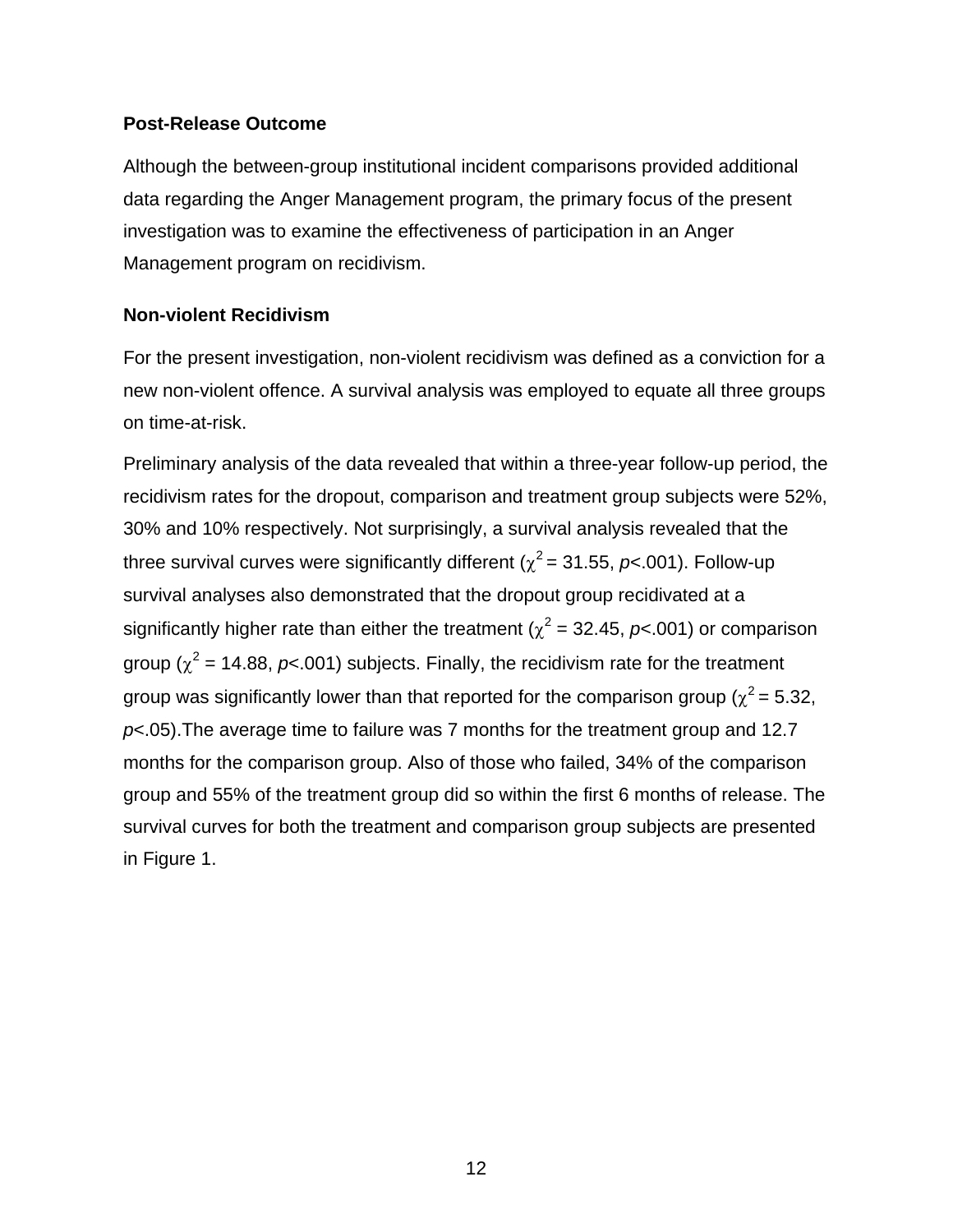

**Figure 1. Comparison of Non-violent Recidivism Survival Rates for the Anger Management and Matched Comparison Group Samples**

### **Violent Recidivism**

Within a three-year follow-up period, the recidivism rates for the treatment, comparison and dropout group subjects were 5%, 17%, and 40% respectively. Once again, the survival analysis for the three groups revealed significant between-group differences in the survival rates for violent recidivism ( $\chi^2$  = 30.93, *p*<.001). As was the case for non-violent recidivism, follow-up survival analyses revealed that the dropout group had a significantly higher recidivism rate than either the treatment ( $\chi^2$  = 29.32, p<.001) or comparison groups ( $\chi^2$  = 16.45, p<.001). Interestingly, the survival rates for the treatment and comparison groups were similar. It would seem the risk-level differentiation used by Dowden et al. (1999) highlights the necessity of considering offender risk in the evaluation of correctional programming. The corresponding survival rates for these groups are presented in Figure 2.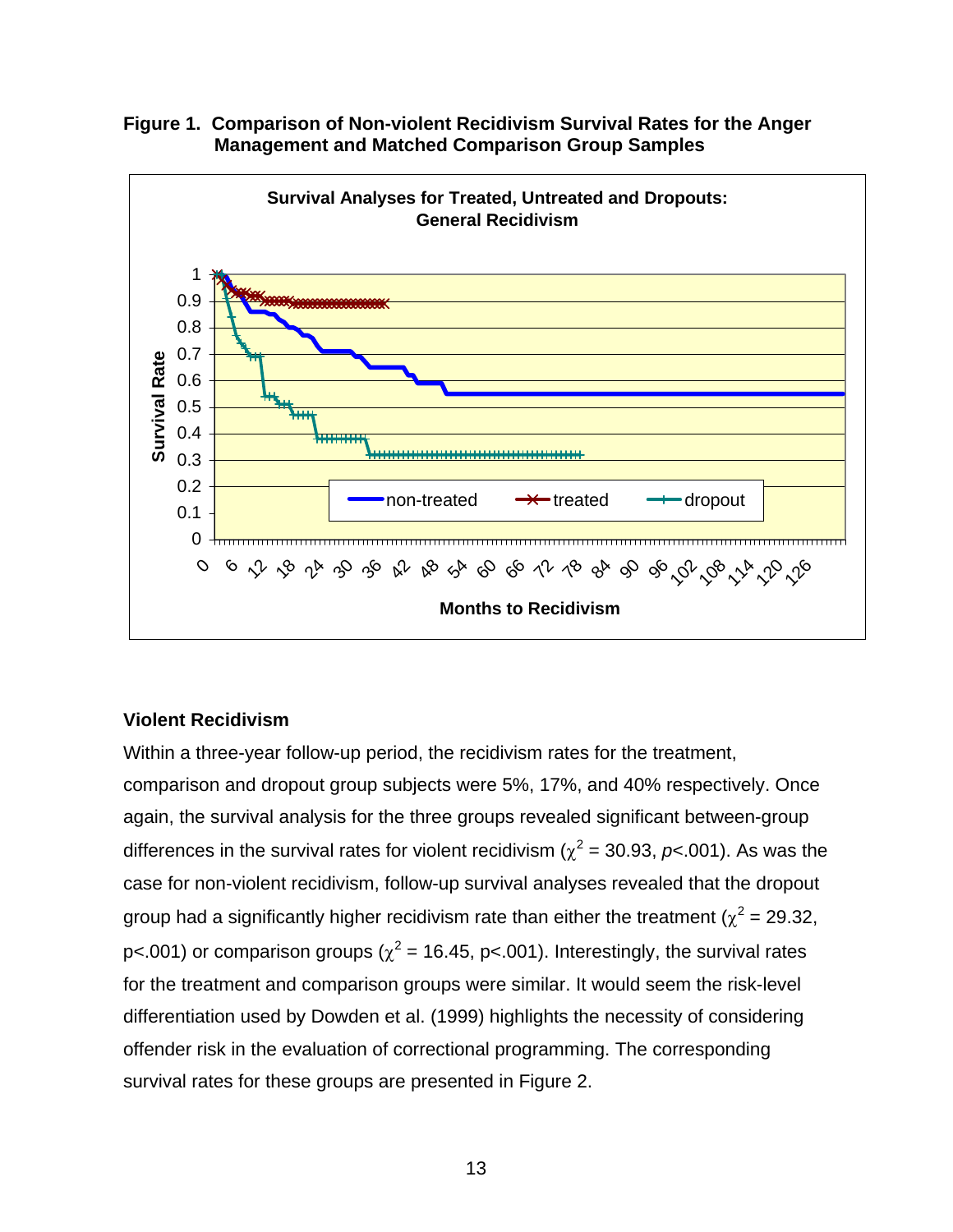



### **Predictors of Recidivism**

Despite the strong support provided for the effectiveness of the Anger Management program within the survival analyses, additional analyses were conducted to explore the incremental contributions of program participation to higher rates of release success. Consequently, we selected several potential predictor variables of recidivism from our available data bank.

For the purposes of these analyses, we used a broader definition of recidivism that entailed any return to custody for a violent or non-violent offence. Both indices of recidivism were aggregated as the utility of running two separate analyses for the determination of significant predictors for both violent and non-violent recidivism seemed quite limited given the small number of violent failures.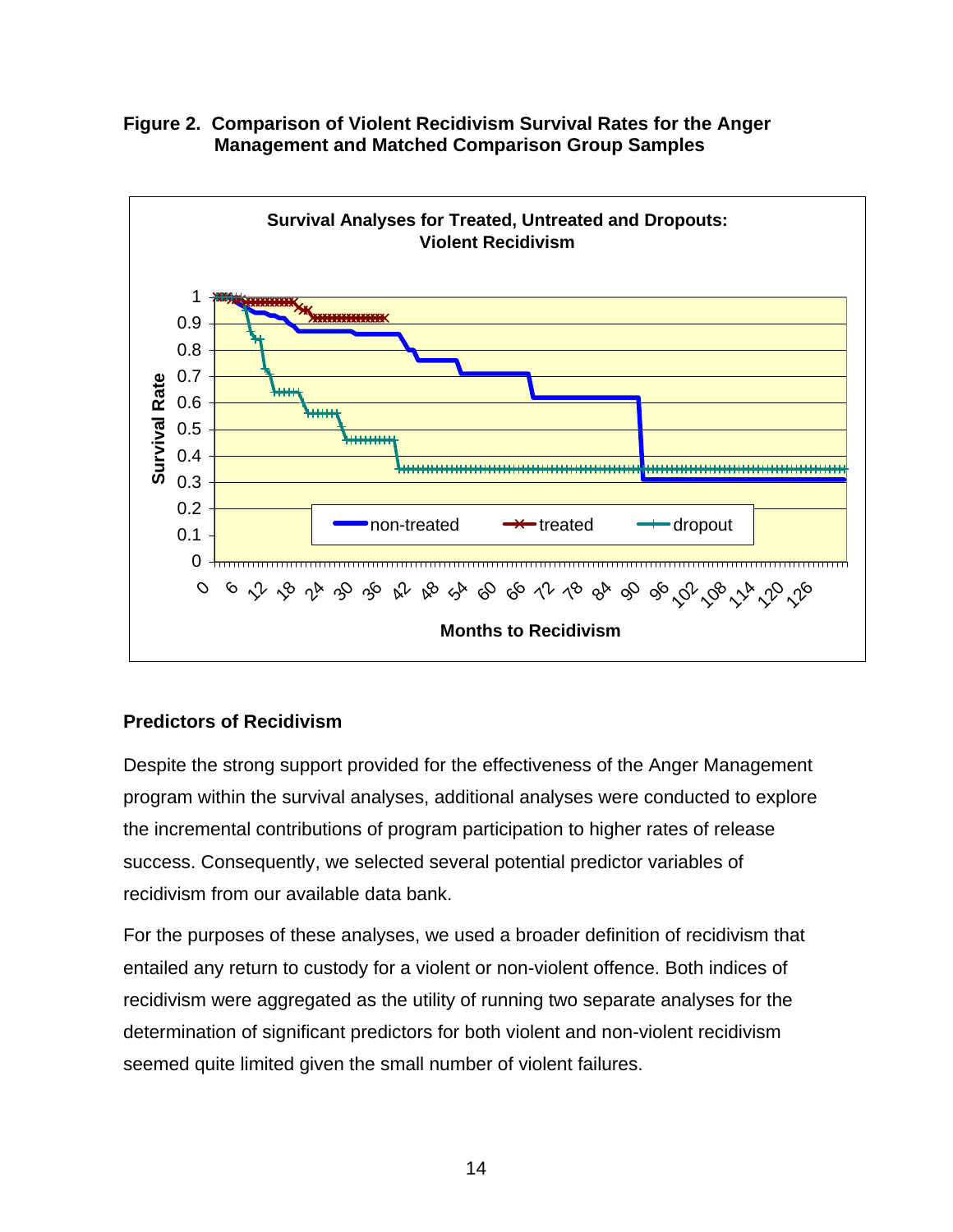The zero-order correlations between each of the predictor variables selected and recidivism are presented in Table 3. Only those variables that had a significant univariate relationship with recidivism were allowed to enter further analyses.

| Predictors ( $N = 220$ )               | <b>Correlation with Recidivism</b> |
|----------------------------------------|------------------------------------|
| Age                                    | $-.03$                             |
| SIR group                              | $-18**$                            |
| Program Performance Variable           | $.32**$                            |
| Time-at-risk in the community          | $-26**$                            |
| Institutional Incident (Yes/no)        | .02                                |
| <b>Young Offender History</b>          | $-.10$                             |
| Age (25 and under; 25-35; 36 and over) | .03                                |
| <b>Current Violent Offence</b>         | - 06                               |

**Table 3. Zero-order correlations between each predictor and recidivism**

Logistic regression analysis was employed since a dichotomous measure of postrelease outcome (i.e., success vs. failure) was used. The variables were entered simultaneously, with the significant predictor variables entering the regression in the first block and treatment group (i.e. Anger Management vs. Comparison) entering on the final step. This allowed us to examine whether participation in the Anger Management program contributed significantly to recidivism prediction once the influence of each of the significant predictors was statistically controlled.

The results of the logistic regression revealed that participation in the Anger Management program maintained a significant relationship with recidivism (*p*<.05) even after controlling for the other significant predictors of recidivism. This finding is important as it demonstrates more clearly that the observed reductions in reoffending may be attributed to participation in the Anger Management program and not to other extraneous factors (such as past program performance).

Since the program performance variable had a strong association with post-release outcome, controls for the potentially biasing effects of this variable were introduced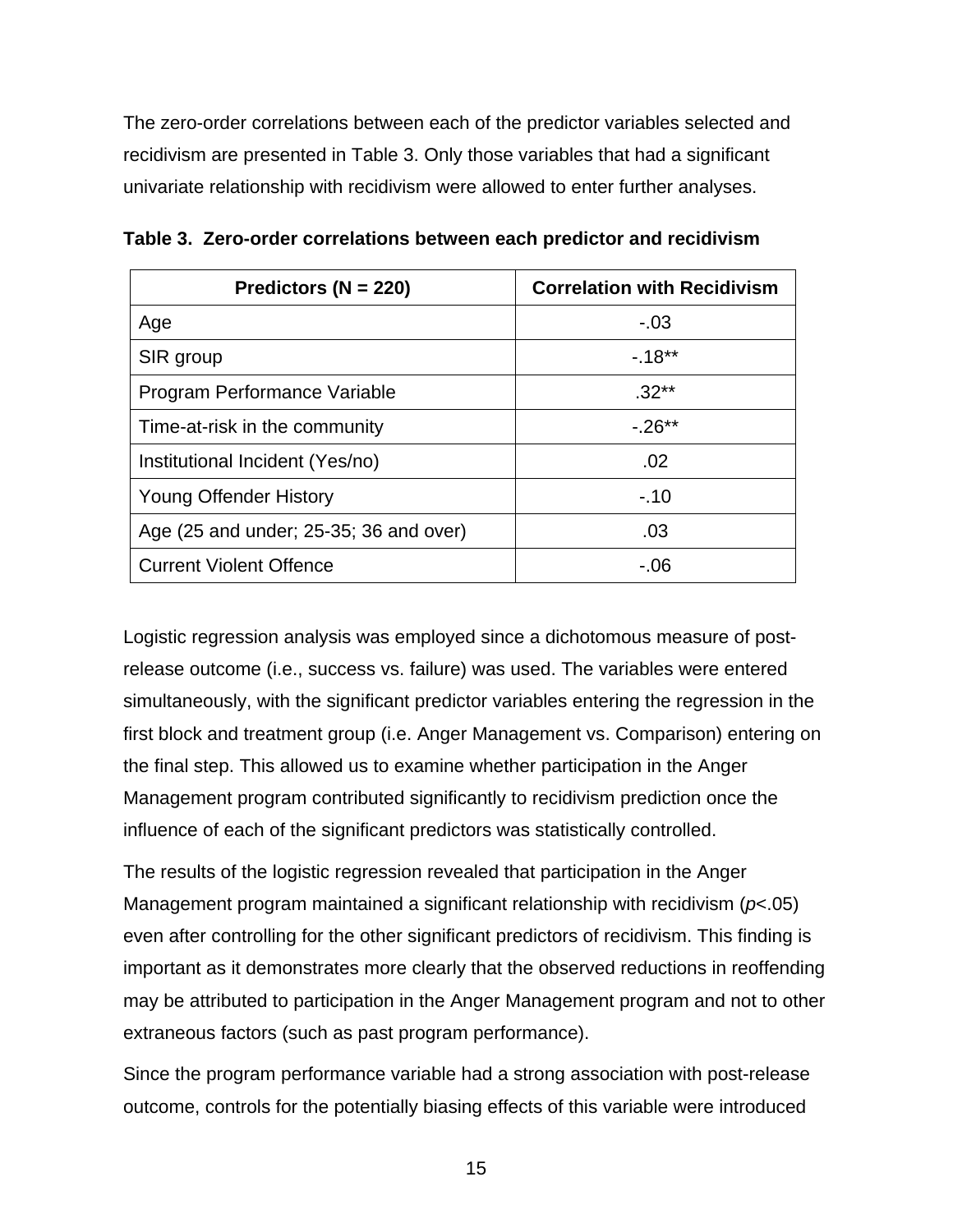by matching the Anger Management and comparison group offenders on the threelevel program performance variable. This matching procedure reduced our sample to 41 matched pairs who were matched on age, SIR-R, incoming offence and program performance. The time-at-risk for both groups was approximately equal, thus eliminating the need for survival analysis. Follow-up analyses revealed that although the comparison group recidivated at a rate that was almost three times as high as the Anger Management group (19.5% vs. 7.3%), this difference was not statistically significant,  $F(1,80) = 2.65$ ,  $p< 11$ , Eta = .18. However, the strong, albeit not significant, reductions in recidivism realized by the Anger Management group enhance our confidence that the positive program effects are in fact influenced by Anger Management participation and not other factors such as program performance and risk.

One final analysis was conducted using the program performance variable. As this variable has strong implications for future program evaluations and to test the experimental rigor of this variable, the offender risk level (as measured by the SIR-R) was introduced into a logistic regression analysis first followed by the program performance variable on the second block. This allowed the static offender risk variable to explain the maximum of variance at the outset while potentially minimizing the role of program performance. The results revealed that past program performance still contributed significantly to the prediction of recidivism beyond risk grouping. This finding bodes well for the utility of this composite variable. It also highlights the necessity for program evaluators to attend to the influence of past program performance on outcome. The past program performance histories of the offenders have a strong influence on the obtained results.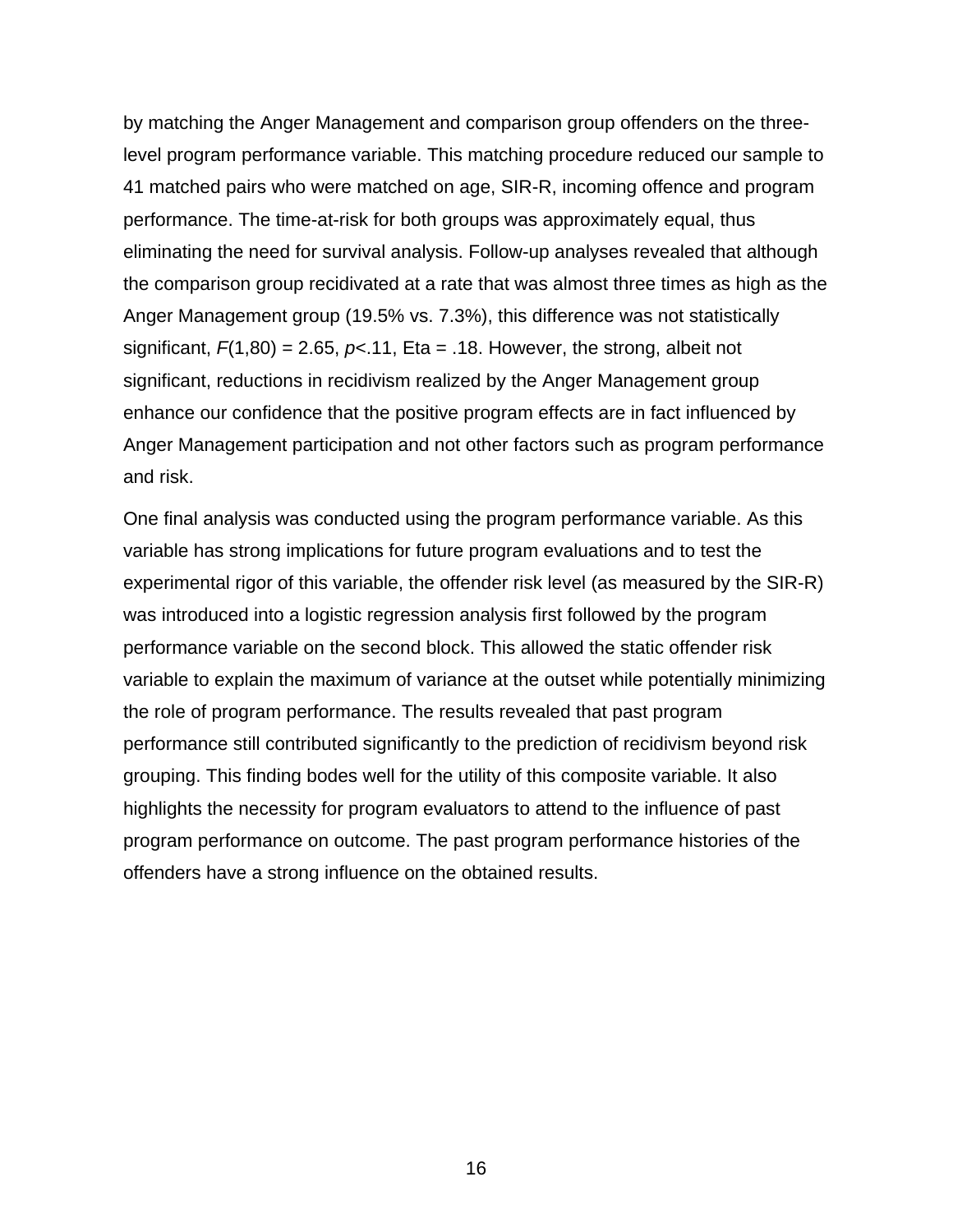#### **Discussion**

The purpose of the present investigation was to provide an extended exploration of the effectiveness of an institutional Anger Management program. The program was delivered to a sample of 110 adult male federal offenders who were essentially matched to a comparison group on risk rating, age and incoming offence. Data from 78 dropout subjects were also included in the final analyses for comparative purposes, given the criticism often raised by failing to consider this when reviewing program evaluation results. (Quinsey, Rice, Harris, & Lalumière, 1993).

Surprisingly, the frequency of institutional incidents was the same for both the treatment completers and comparison group subjects within several sets of analyses. These findings apply to the frequency, seriousness and time until first incident. However, the low base rate of institutional incidents may have limited statistically significant findings from emerging. Also, many of the individuals included in the comparison group were incarcerated pre-1994 which was the year that the OIA was implemented. Therefore, tracking of institutional incidents before this period was less reliable, perhaps affecting the results.

In terms of recidivism, it appeared that partial participation in the program, (i.e. dropouts) was not associated with significant reductions in reoffending. In fact, the dropouts were associated with significantly increased rates of recidivism compared to the treatment completers and comparison group subjects. However, potential moderating factors such as motivation level may have interfered with these findings. Future program evaluation research should ensure that measures of offender motivation are available so that the potentially moderating effects of client motivation may be controlled. In addition, the introduction of a waiting list comparison group could also address this issue methodologically. Such rigor would enable us to draw more concrete conclusions regarding the impact of program participation on recidivism.

Interestingly, participation in the Anger Management program was associated with strong reductions in reoffending even when controls were introduced for several other significant predictor variables through logistic regression analysis. This finding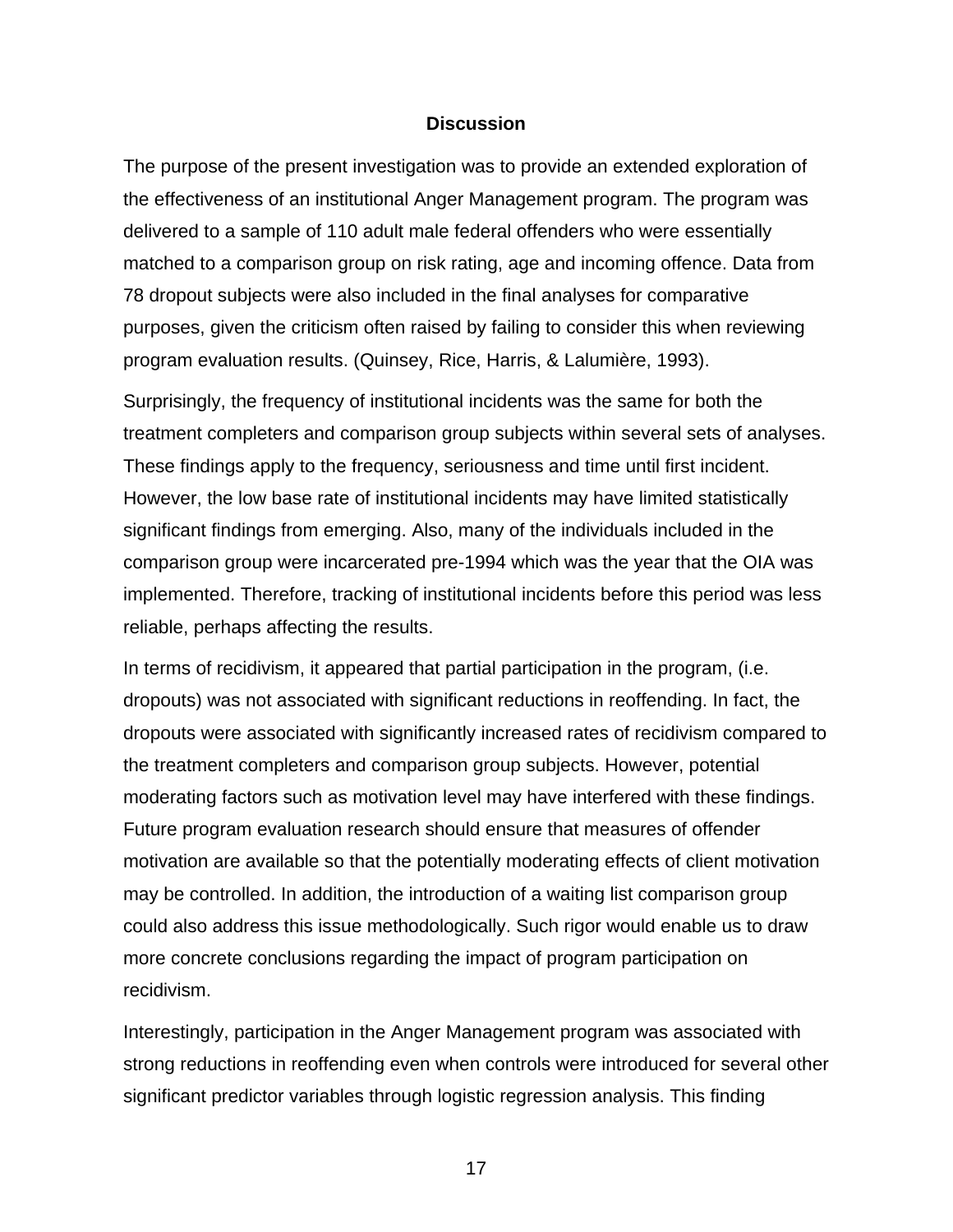highlights the effectiveness of this particular program and the potential value of broadening the scope of the availability of the program.

The methodology by which these results were achieved must also be highlighted. More specifically, other significant predictors of recidivism were entered first into the regression analysis, thus maximizing the opportunity of these variables to predict recidivism. In other words, Anger Management participation would only be considered if it contributed *unique* variance to the final equation. This more conservative approach still resulted in significant program effects of Anger Management participation.

Further to this point, matching the Anger Management and comparison groups of offenders on age, risk, incoming offence, and program performance revealed that the Anger Management group had a violent recidivism rate that was almost three times lower than the comparison group, and eight times lower than the dropouts. Combining this finding with the results from the previous logistic regression and survival analyses implies that the observed reduction in reoffending for the Anger Management group is strongly influenced by their successful program completion.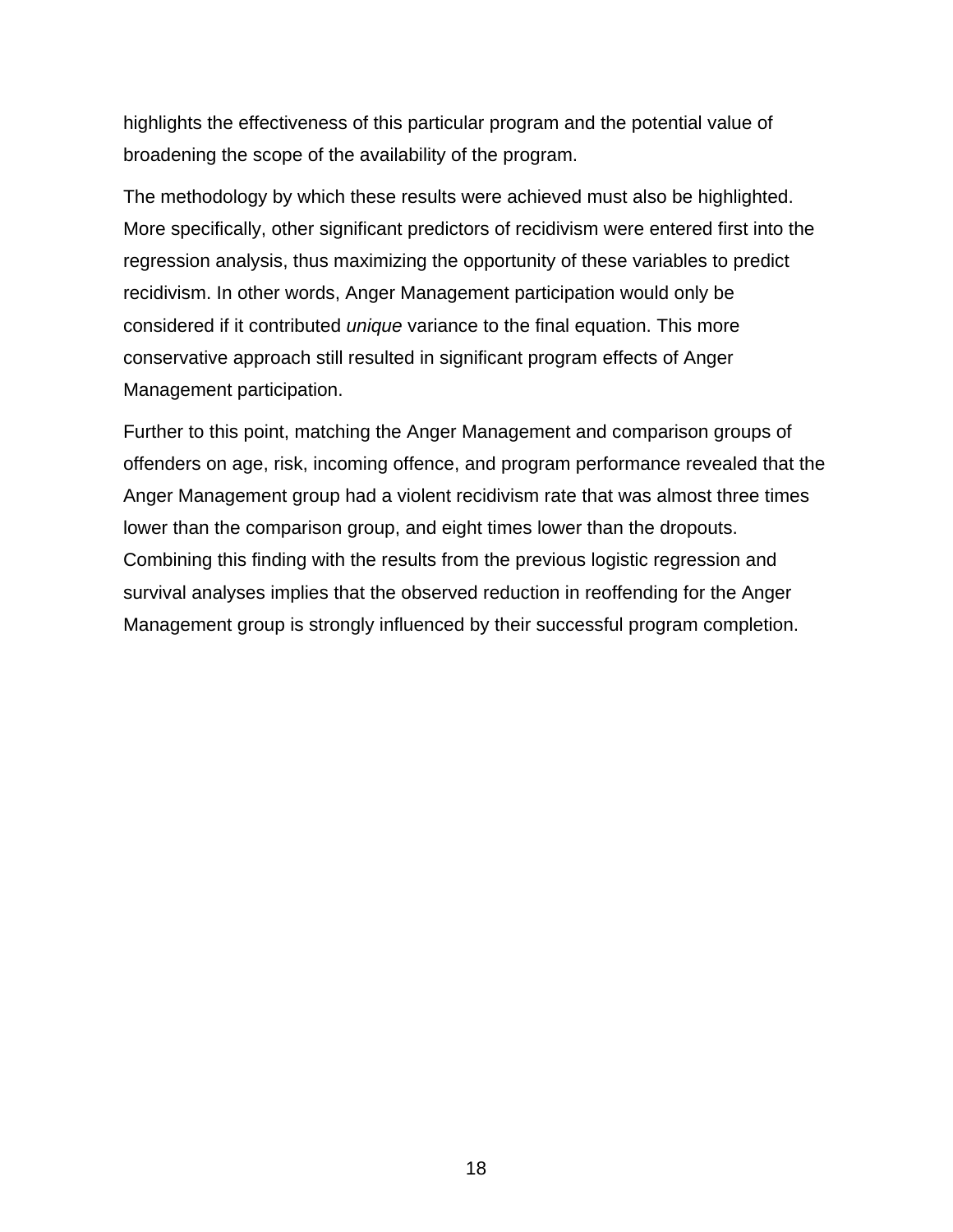#### **Directions for Future Research**

Although this study provided supportive evidence for the effectiveness of institutional Anger Management programming, future research must expand on the findings presented here.

Clearly, more work needs to be done on the applicability of the Anger Management program to women offenders. Recent meta-analytic findings (Dowden & Andrews, 1999) demonstrated that the "promising" and "less promising" targets outlined by Andrews and Bonta apply equally well to women offenders. More specifically, programs that targeted antisocial cognitions (one of which was anger management) produced a mean effect size of .38. The strength of the findings from the present study in combination with the meta-analytic evidence is support that the Anger Management program should broaden its scope to include women offenders.

There is also a paucity of research examining "what works" for violent Aboriginal offenders. Subsequent research could try to investigate program effectiveness, moderated by ethnicity factors.

Finally, the program performance variable introduced in this study has considerable promise for future studies involving correctional treatment program evaluation. The main purpose of conducting any controlled outcome evaluation is to demonstrate that the program you are evaluating is achieving its goal, typically, to reduce offender recidivism. Fundamental, however, is the need to ensure the treatment and comparison groups subjects are as equivalent as possible. Although the preferred strategy is to randomly assign offenders to treatment and comparison groups, this is not always possible. Therefore, controlling for factors that may influence recidivism is important. Otherwise, the difference between success rates of the two groups may not be due to the program itself, rather due to other extraneous variables. An illustration may make this point more clear.

For example, consider that one wanted to evaluate a cognitive-behavioral treatment program for first-time federal male inmates who were over 50 years old at the time of their incarceration. If the evaluators selected a comparison group made up of 15-17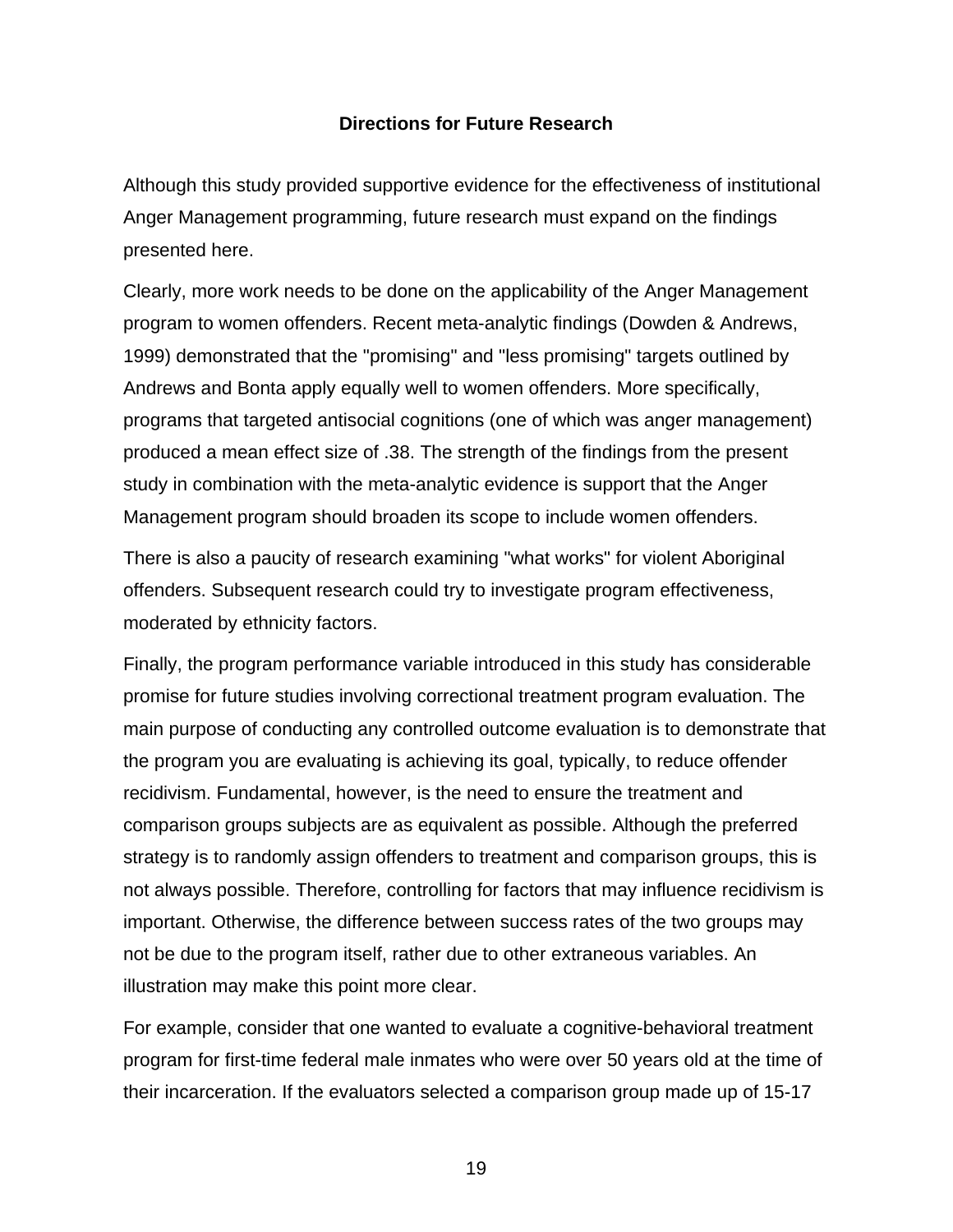male juvenile repeat offenders, critics could rightly argue that the effectiveness of the program was confounded with the age of the participants. More specifically, the fact that the cognitive-behavioral treatment group recidivated less than the comparison group would not be surprising as age has been found to be a significant predictor of recidivism. Therefore, the conclusion that the program was effective would be invalid as this result could be alternatively explained. Consequently, the evaluators would have to more effectively ensure that the treatment and comparison group offenders were as similar as possible on potentially confounding variables.

Although this is an extreme example, it illustrates the necessity of employing a rigorous methodological framework when evaluating any correctional treatment program. The issue of program performance and history is often overlooked when trying to equate the groups. This is problematic, as the offenders who have participated in the program of interest have also undoubtedly participated in other treatment programs (Mailloux & Serin, 2000). Therefore, as illustrated in the previous example, the effectiveness of a particular intervention may be masked by the program participation histories of offenders in either the treatment or comparison groups.

The program participation histories of the treatment group may augment the effectiveness of the intervention in several ways. First, it is possible that the effectiveness of a particular program may not simply be a result of the program itself but augmented by another program in which the offenders had previously participated. Furthermore, it is possible that the treatment group participated in a significantly greater number of correctional intervention programs than the comparison group (i.e., dosage). Thus, it may not be the particular intervention but the sheer exposure to various treatment programs. Finally, it may be that the offenders in the treatment group more frequently successfully complete their assigned programs and this increased manageability led to their acceptance into the program under investigation. In other words, these offenders may have been more motivated. Considering drop-outs may address this, but there a range of program non-completions: refusals, being ejected, transfer, and dropouts. Similar research should be conducted with more specific definitions of noncompletion.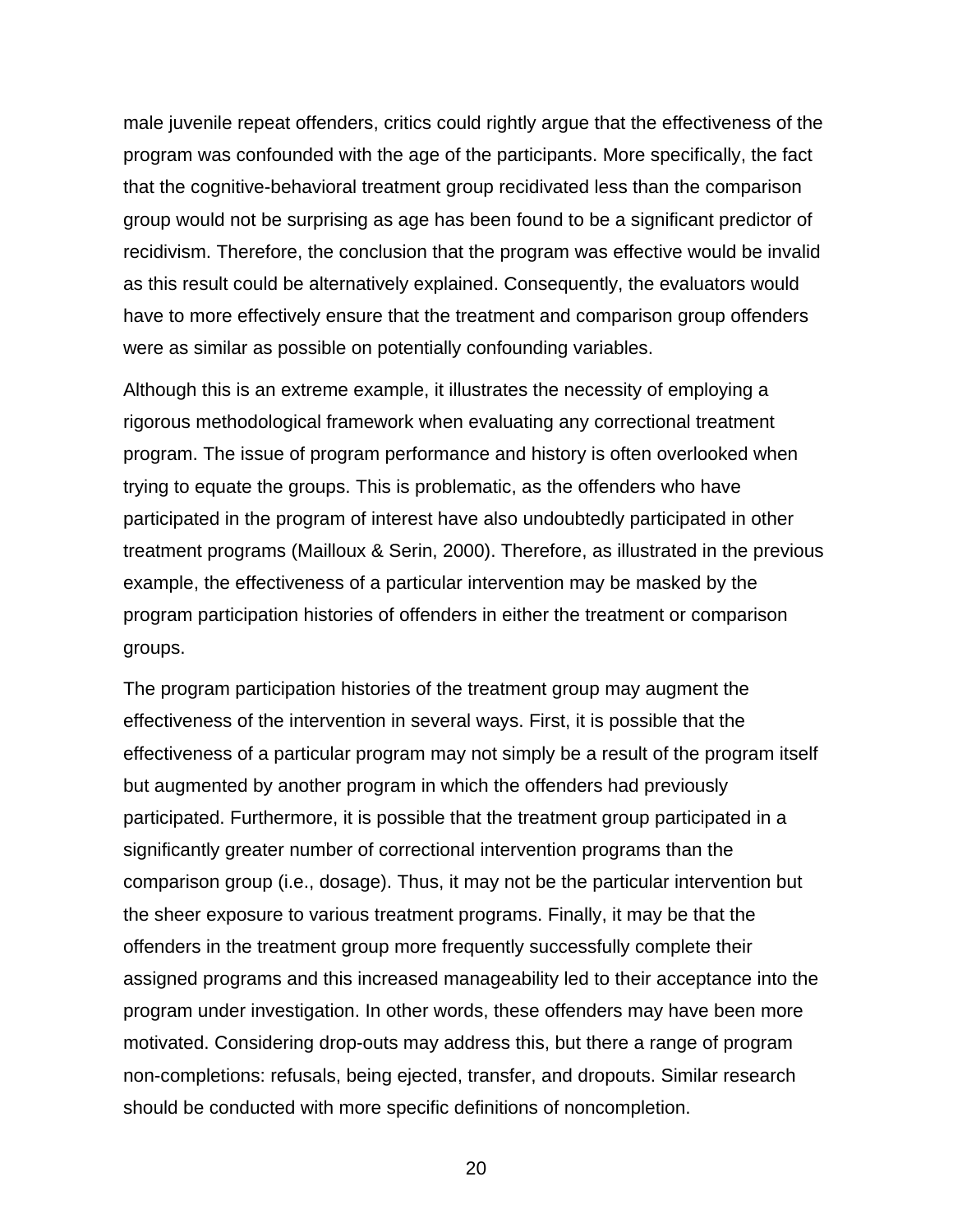The program participation histories of the comparison group may also attenuate the effectiveness of the program. For example, the comparison group offenders may have participated in more treatment programs than the treatment group. More importantly, the comparison group may have participated in more programs that targeted criminogenic as opposed to noncriminogenic needs than the treatment group. Finally, staff may not be equal in skill and this could differentially affect postprogram performance (Serin & Preston, 2001).

Therefore, a program performance variable such as introduced in this study should be more fully explored in the future. In this manner, a standardized program performance variable may be developed. In particular, analyses should be conducted to explore whether making the variable more sensitive to the frequency of programs taken increases its predictive utility. For example, does changing the different contributors to the Burgess weights from dichotomous to continuous have any impact on the predictive utility of the program performance variable? Notwithstanding encouraging results for the CSC anger control program, much more research is required to more clearly distill the essential program components.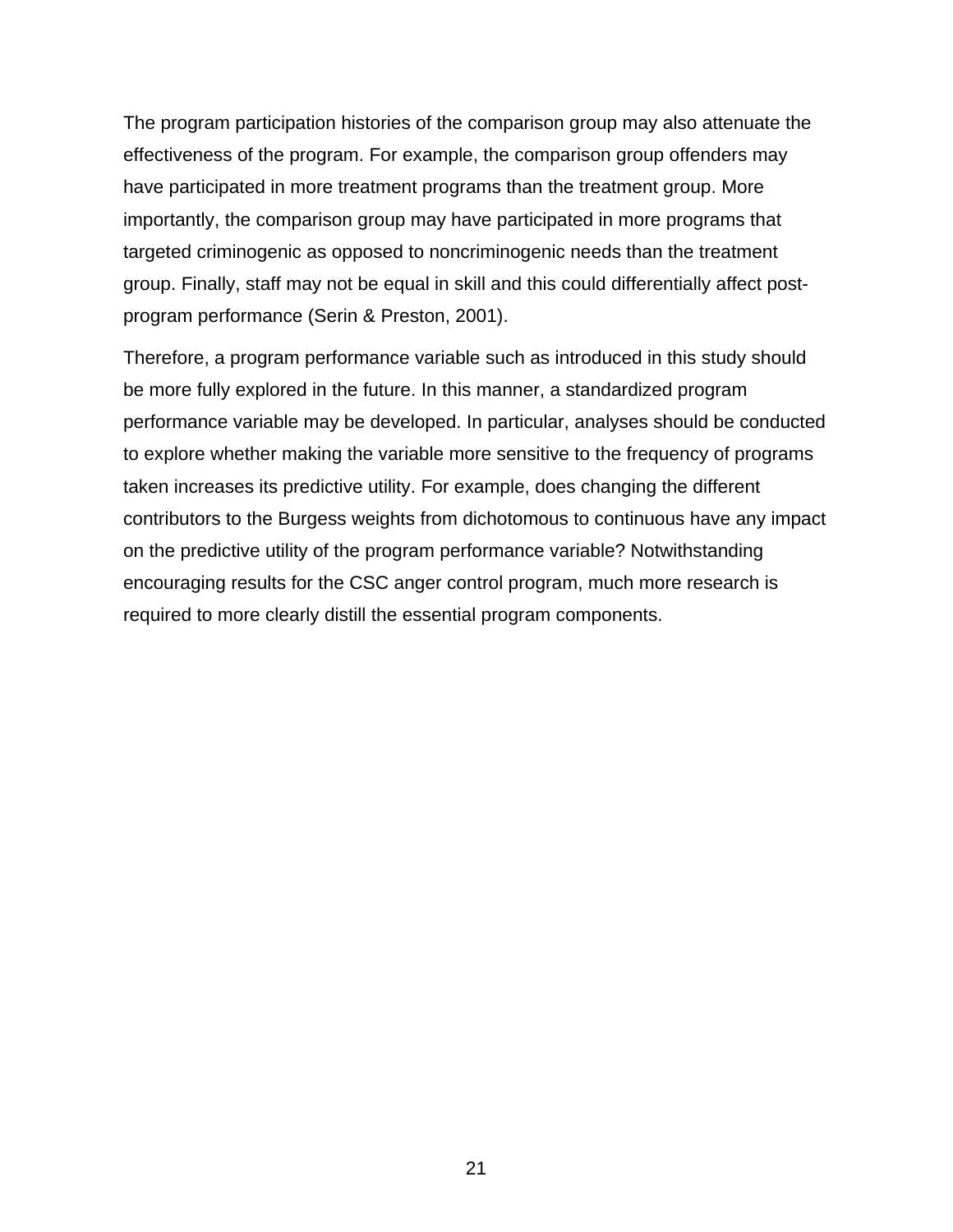#### **References**

- Andrews, D. A., and Bonta, J. (1995). *The Level of Service Inventory-Revised*. Toronto, ON: Multi-Health Systems.
- Andrews, D. A., and Bonta, J. (1998). *The Psychology of Criminal Conduct*. Second Edition. Cincinnati, OH: Anderson.
- Andrews, D. A., Bonta, J., and Hoge, R. D. (1990). Classification for effective rehabilitation: Rediscovering psychology. *Criminal Justice and Behavior*, *17*, 19- 52.
- Andrews, D. A., and Kiessling, J. J. (1980). Program structure and effective correctional practices: A summary of the CaVIC research. In R. R. Ross & P. Gendreau (Eds.), *Effective correctional treatment* (pp. 439-463). Toronto, ON: Butterworth.
- Burgess, E. W. (1928). Factors determining success for failure on parole. In A. A. Bruce et al. (Eds.), *The workings of the indeterminate sentencing law and the parole system in Illinois*. Springfield, IL: Springfield State Board of Parole.
- Dowden, C., and Andrews, D. A. (1999). What works for female offenders: A metaanalytic review. *Crime and Delinquency*, *45*, 438-452.
- Dowden, C., Blanchette, K., & Serin, R. C. (1999). *Anger Management programming for federal male inmates: An effective intervention*. Research Report R-82. Ottawa, ON: Correctional Service of Canada.
- Hughes, G. (1993). Anger Management program outcomes. *Forum on Corrections Research, 5*(1), 5-9.
- Hunter, D. (1993). Anger Management in the prison: An evaluation. *Forum on Corrections Research, 5*(1), 3-9.
- Mailloux, D., and Serin, R. C. (2000). *Issues in sex offender treatment*. Unpublished manuscript. Ottawa, ON: Correctional Service of Canada.
- Marquis, H. A., Bourgon, G. A., Armstrong, B., and Pfaff (1996). Reducing recidivism through institutional treatment programs. *Forum on Corrections Research, 8*(3*)*, 3- 5.
- McGuire, J. (Ed.) (1995). *What works: Reducing reoffending Guidelines from research and practice*. Chichester, UK: John Wiley Sons.
- Nuffield, J. (1982). *Parole decision-making in Canada: Research towards decision guidelines*. Ottawa, ON: Supply and Services Canada
- Quinsey, V. L., Rice, M. E., Harris, G. T., and Lalumière, M. L. (1993). Assessing treatment efficacy in outcome studies of sex offenders. *Journal of Interpersonal Violence*, *8*, 512-523.